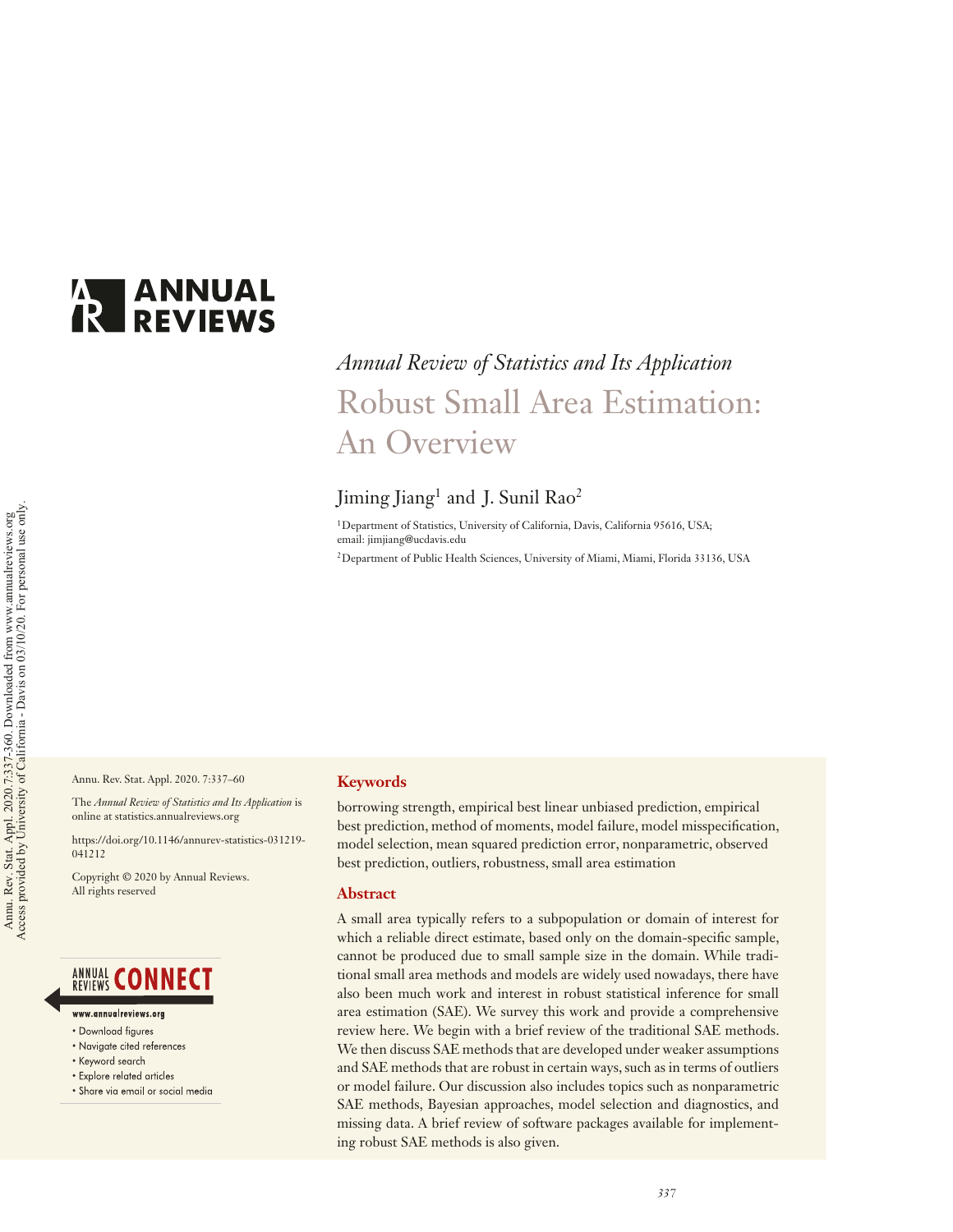# **1. INTRODUCTION AND BRIEF OVERVIEW OF SMALL AREA ESTIMATION METHODS**

#### **Borrowing strength:**

ng information m other sources, ch as small areas, er variables, or ditional knowledge, improve SAE imates

In recent years there has been substantial and growing interest in small area estimation (SAE), driven largely by practical demands. Here, the term small area typically refers to a subpopulation or domain of interest for which a reliable direct estimate, based only on the domain-specific sample, cannot be produced due to small sample size in the domain. Examples of small areas include geographical regions (e.g., state, county, municipality), demographic groups (e.g., specific age×sex×race groups), demographic groups within geographic regions, etc. Such small areas are often of primary interest, for example, in policy-making regarding allocation of resources to subgroups, or determination of subgroups with specific characteristics (e.g., in health and medical studies) in a population. It is de[sirable that the decisio](#page-21-0)[ns regarding](#page-20-0) [such policy-making b](#page-22-0)e made based on r[eliable estimates, and the demand for and interest in SAE research have increased rapidly](#page-22-0) in recent years. For example, SAE is now routinely used for effective planning of health, social, and other services and for apportioning government funds in the United States, Canada, and many European countries. Since 2013, there has been an annual international conference on SAE and related topics in various locations worldwide. Reviews on SAE and related topics have been provided by, for example, Jiang & Lahiri (2006), Datta (2009), Pfeffermann (2013), and Rao & Molina (2015).

#### **1.1. Simple Direct and Indirect Estimates**

Direct estimates use summary statistics based on a given domain, or small area, to estimate a characteristic of interest associated with the small area. The typical characteristics of interest are small area means, proportions, and totals; the corresponding summary statistics are sample means, sample proportions, and products of sample mean and domain size (i.e., population size of the small area), assuming that the latter is known (see, e.g., chapter 2 of Rao & Molina 2015). The direct estimates do not borrow strength in the sense that the estimate for a given domain does not utilize informati[on from other domains; it also does not make use of information from other sources or](#page-22-0) variables.

In contrast, indire[ct estimator](#page-21-0)s can utilize information from other domains or sources, which is known as borrowing strength. Here we talk about indirect estimators without extensive use of statistical models, and leave the model-based methods to later discussion. Methods of indirect estimation include synthetic estimation, composite estimation, and shrinkage estimation (see Rao & Molina 2015, chapter 3, for details). To illustrate with a simple example, suppose that the domain sizes under poststratification (i.e., the strata in the population are formed after the samples are taken; e.g., Lohr 2010, section 4.4) are available, say,  $N_{ig}$ ,  $1 \le i \le m$ ,  $1 \le g \le G$ , where *i* represents the domain and *g* the poststratum. Also suppose that an estimate of the poststratum total,  $\hat{Y}_{g}$ , is available for  $1 \le g \le G$ . Let  $N_g = \sum_{i=1}^m N_{ig}$  be the poststratum size. Then, a synthetic estimator of the domain total is given by  $\hat{Y}_i = \sum_{g=1}^G (N_{ig}/N_g) \hat{Y}_g$ . It is clear that  $\hat{Y}_i$  is a weighted average of estimators of the poststr[atum totals, where the](#page-21-0) wei[ghts depend on the d](#page-22-0)omain. Furthermore, the same poststratum total estimators are used in all of the domain total estimators, the only difference being the weights; this way, different [domains can borrow s](#page-20-0)trength from each other.

#### **1.2. Basic Small Area Estimation Models**

According to Jiang & Lahiri (2006) and Pfeffermann (2013), there are three basic SAE models in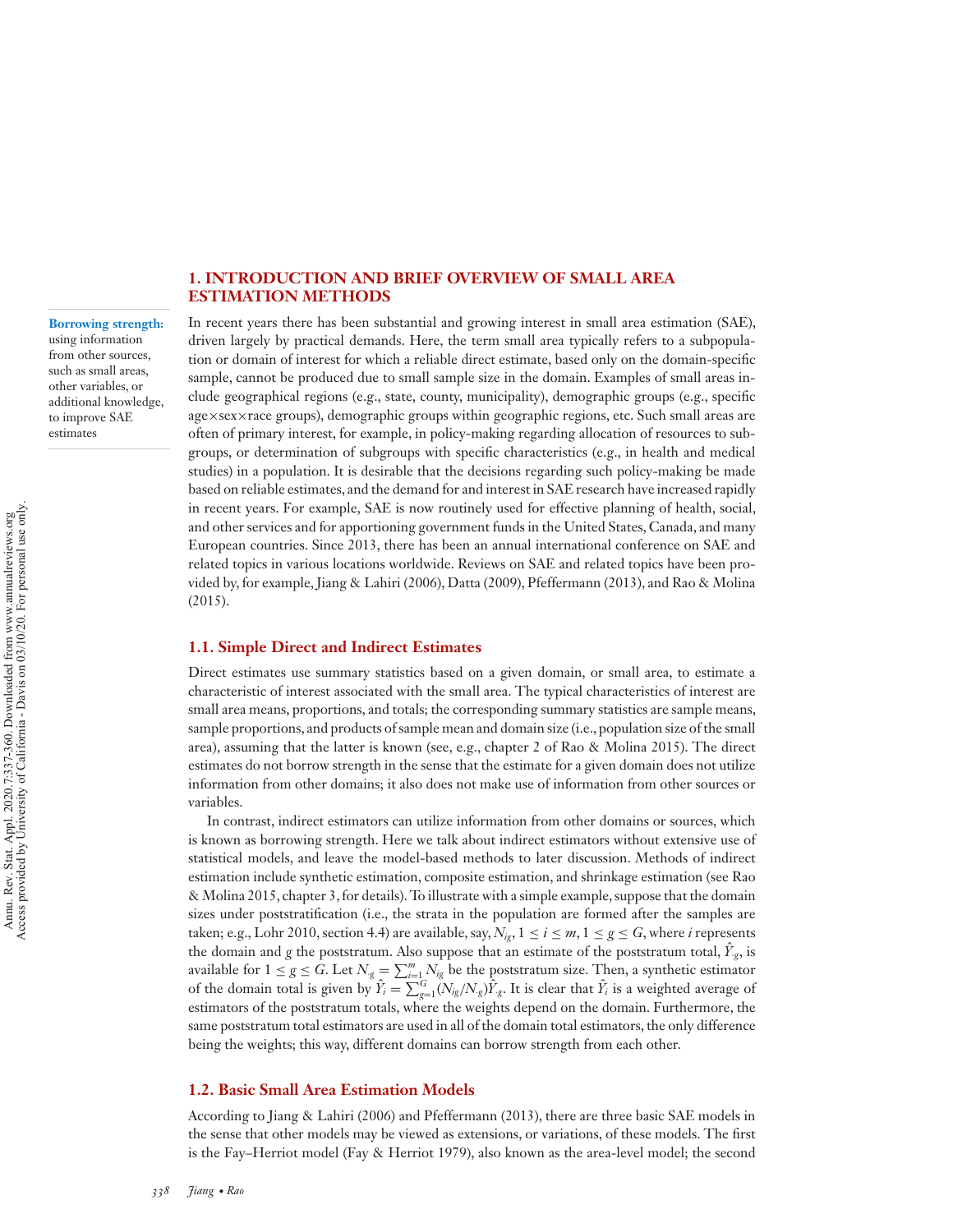is the nested error regression (NER) model (Battese et al. 1988), also known as the unit-level model; the third is the mixed logistic model ( Jiang & Lahiri 2001), which is often used for binary outcomes or binomial proportions.

A Fay–Herriot model may be expressed as  $y_i = x'_i \beta + v_i + e_i$ ,  $i = 1, ..., m$ , where *m* is the total number of small areas (for which data are available); *yi* is a direct survey estimator for the *i*th small area;  $x_i$  is a vector of associated covariates, or predictors;  $\beta$  is a vector of unknown regression coefficients; v*<sup>i</sup>* [is an area-specific random effect that accounts for variation not explained by the](#page-22-0) predictors; and  $e_i$  is a sampling error. It is assumed that  $v_i$ ,  $e_i$ ,  $i = 1, \ldots, m$  are independent such that  $v_i \sim N(0, A)$ ,  $e_i \sim N(0, D_i)$ , where *A* is an unknown variance but *D<sub>i</sub>* is assumed known,  $1 \le i \le m$ . In practice, *Di* may not be exactly known but can be estimated with a high degree of accuracy. For example, typically, *Di* can be expressed as an unknown variance divided by the sample size for the *i*th area, and the unknown variance can be estimated using a (much) larger data set; Rao & Molina (2015, chapter 6) provide further explanation. Thus, in the following, we use the notation *Di* with the understanding that in most cases it is  $\ddot{D}_i$ , an estimate of  $D_i$ .

An NER model can be expressed as  $y_{ij} = x'_{ij}\beta + v_i + e_{ij}, i = 1, \ldots, m, j = 1, \ldots, n_i$ , where *m* is the same as above,  $n_i$  is the number of units sampled from the *i*th small area,  $y_i$  is the *j*th sampled outcome measure from the *i*th area, and *xi j* is a corresponding vector of auxiliary variables. The meanings of  $\beta$  and  $v_i$  are the same as in the Fay–Herriot model, and  $e_{ij}$  is an additional error. It is assumed that the *v<sub>i</sub>*s and  $e_{ij}s$  are independent with  $v_i \sim N(0, \sigma_v^2)$  and  $e_{ij} \sim N(0, \sigma_e^2)$ , where  $\sigma_v^2$  and  $\sigma_e^2$  are unknown variances.

As for the mixed logistic model, it is assumed that, given  $v = (v_i)_{1 \le i \le m}$  where the  $v_i$ s have the same meaning as above, binary responses  $y_{ij}$ ,  $i = 1, \ldots, m$ ,  $j = 1, \ldots, n_i$  are conditionally independent such that  $logit(p_{ij}) = x'_{ij}\beta + v_i$ , with  $x_{ij}, \beta$  having the same meanings as in the N[ER model,](#page-21-0) logit(*p*) = log{ $p/(1 - p)$ }, and  $p_{ij} = P(y_{ij} = 1|v)$ . Note that the *x<sub>ij</sub>*s are considered nonrandom here, so the latter conditional probability is the same as  $P(y_{ij} = 1 | x'_{ij} \beta + v_i)$  due to the independence of the *v<sub>i</sub>*s. Furthermore, it is assumed that *v<sub>i</sub>* is distributed as  $N(0, \sigma^2)$  with  $\sigma^2$  [unknown.](#page-22-0)

The assumptions underlying these models are considered strong in that they completely specify the underlying distribution of the data. Such assumptions would allow, for example, maximum likelihood (ML) or restricted maximum likelihood (REML) inference (e.g., Jiang 2007), but the latter may not be robust when the assumptions fail. For example, for computing the empirical best linear unbiased predictor (EBLUP; see below), one can use other types of consistent estimators of variance comp[onents than ML or RE](#page-22-0)ML estimators (e.g., Prasad & Rao 1990), but measures of uncertainty are more sensitive to the distributional assumptions; this is discussed further below.

#### **1.3. Traditional Model-Based Inference**

We refer to Rao & Molina (2015) for details of traditional methods of inference for small areas. A mainstream approach relies on using a statistical model in order to borrow strength. These models likely involve area-specific random effects, specification of the conditional mean and variance given the random effects, and normality assumptions about the random effects and other additional errors that are involved in the model. The model-based approach can be non-Bayesian or Bayesian. These approaches lead to the EBLUP, empirical best predictor (EBP), empirical Bayes (EB) and hierarchical Bayes (HB) estimators, including their variations. The EB approach is different from the HB approach in the way that hyperparameters at the bottom of the model hierarchy are estimated from the data in the former, while a prior will be assigned to the hyperparameters in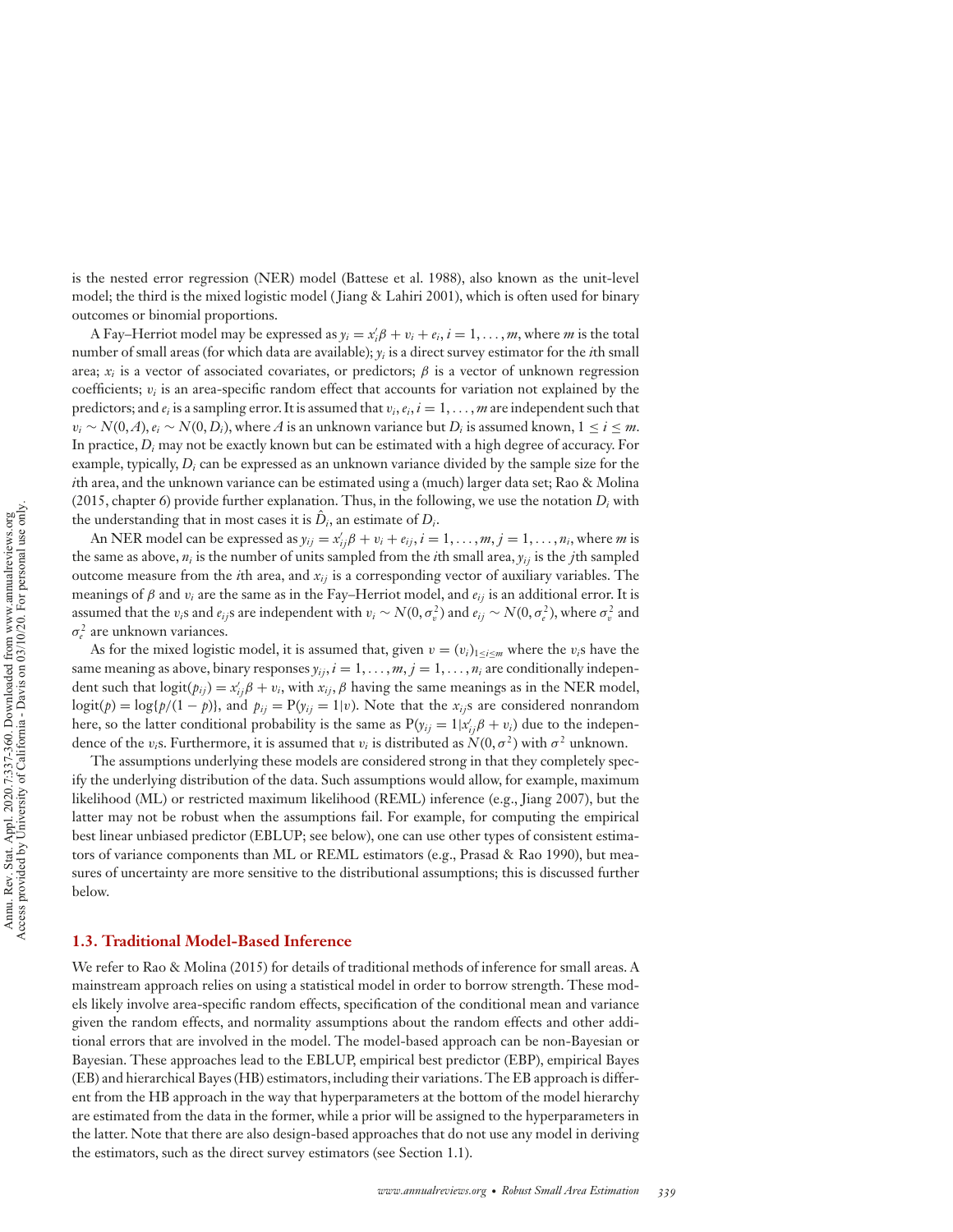<span id="page-3-0"></span>Consider, for example, the Fay–Herriot model. The small area means can be expressed as  $\theta_i$  =  $x_i' \beta + v_i$ ,  $1 \le i \le m$ . The EBLUP of  $\theta_i$  can be expressed as

$$
\hat{\theta}_i = (1 - \hat{B}_i) y_i + \hat{B}_i x'_i \hat{\beta}, \qquad 1.
$$

where  $\hat{B}_i = D_i/(\hat{A} + D_i)$ , and  $\hat{\beta}, \hat{A}$  are estimators of  $\beta, A$ , respectively. Expression 1 shows that the EBLUP is a weighted average of the direct estimator,  $y_i$ , and an indirect regression estimator,  $x'_i\hat{\beta}$ , with weights  $(1 - \hat{B}_i)$  and  $\hat{B}_i$ , respectively. Alternatively, the EBLUP may be viewed as shrinking the direct estimator toward the regression estimator with the shrinkage factor  $\hat{B}_i$ . To understand the weights or shrinkage factor, note that if *A* is large compared with *Di*, which means that the between-area variation is large, there is not much strength that the direct estimator can borrow from other areas through the regression estimator; as a result, the shrinkage f[actor is expected to](#page-22-0) be close to zero, meaning little or no shrinkage. In contrast, if *A* is small compared with *Di*, the between-area variation is small; therefore, there is much strength that the direct estimator can borrow from other areas, and as a result, the shrinkage factor is close to one, meaning substantial shrinkage. The following example illustrates the small area model in action.

**1.3.1. Example: hospital kidney transplant graft failure rates.** Morris & Chris[tiansen \(1995\)](#page-20-0) presented a data set involving 23 hospitals (out of a total of 219 hospitals) that had at least 50 kidney transplants during a 27-month period. Specifically, the  $\gamma_i$ s are graft failure rates for kidney transplant operations, that is,  $y_i$  = number of graft failures/ $n_i$ , where  $n_i$  is the number of kidney transplants at hospital *i* during the period of interest. The variance for graft failure rate, *Di*, is approximated by  $(0.2)(0.8)/n<sub>i</sub>$ , where 0.2 is the observed failure rate for all hospitals. Thus, the *Di*s are treated as known. A severity index, *xi*, is considered as a covariate. Ganesh (2009) proposed a Fay–Herriot model as  $y_i = \beta_0 + \beta_1 x_i + v_i + e_i$  to fit the data.

A graphic illustration of the model in action is shown in **Figure 1**. In panel *a*, the direct estimate and EBLUP are plotted against  $\sqrt{D_i}$ ; in panel *b*, the absolute difference of the direct estimate and EBLUP is plotted against  $\sqrt{D_i}$ . A lowess smoother running through panel *b* shows that this absolute difference increases as *Di* i[ncreases, or,](#page-21-0) in other words, as *Di* [increases, the EB](#page-22-0)LUP estimator is increasingly affected by underlying small area model. Also note that the estimators  $\hat{\beta}$  and *A* are based on data from all of the areas; this is how the EBLUP for one area borrows strength from other areas. In fact, the weights in Equation 1 are optimal when the  $\hat{A}$  is replaced by  $A$ , the true variance of the random effects. Therefore, assuming that  $\hat{A}$  is a consistent estimator of  $A$ , EBLUP borrows strength in a way that is nearly optimal. The standard estimators of  $\beta$  and  $\beta$ include REML, ML (e.g., Jiang 2007), or ANOVA (e.g., Prasad & Rao 1990) estimator[s. As noted](#page-22-0) earlier, typically *Di* is also estimated.

In addition to point estimates of small-area characteristics, researchers have also extensively studied measures of uncertainty, which routinely accompany the point estimates. A standard measure of uncertainty is the mean squared prediction error (MSPE). There are other measures of uncertainty s[uch as prediction inte](#page-21-0)[rvals. The sta](#page-20-0)ndard methods of estimation of area-specific MSPE include the Prasad-Rao linearization method and resampling methods (see Rao & Molina 2015, chapters 6 and 7).

**1.3.2. The need for robust methods.** As is always said, there is no free lunch; if SAE is such a good thing, exactly what part of it is not free? Consider, for example, model-based SAE (e.g., Jiang & Lahiri 2006, Datta 2009), which typically borrows strength through a statistical model.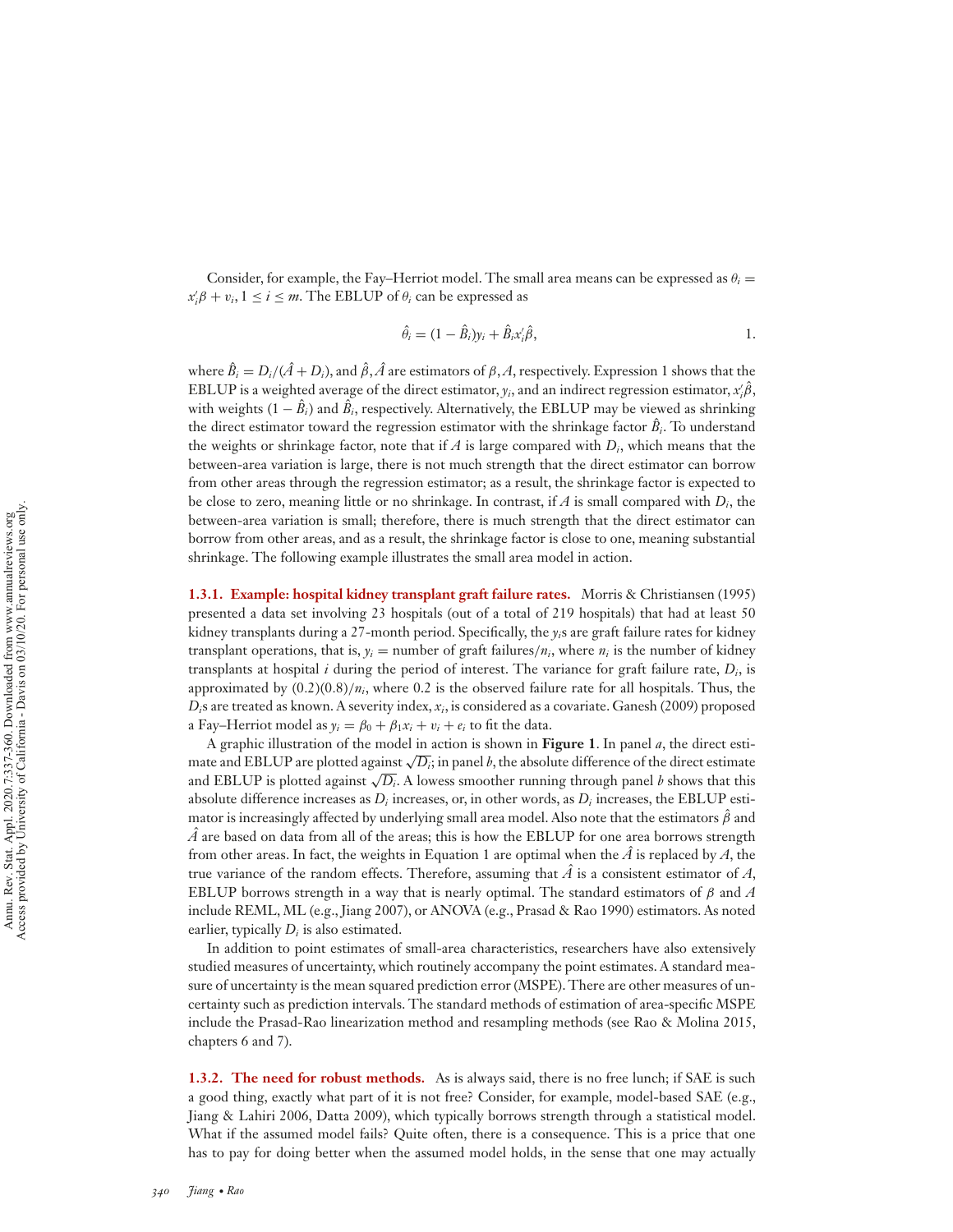

#### **Figure 1**

Illustration of a small area model in action. (*a*[\) Direct estimate, emp](#page-22-0)irical best linear unbiased predictor (EBLUP) versus  $\sqrt{D_i}$ . (*b*) Absolut[e difference between direct estimate and EBLUP versus](#page-21-0)  $\sqrt{D_i}$ .

do worse than the direct estimates when the assumed model fails. Even if the assumed model holds, or in design-based SAE that is model free, one may still encounter the so-called outliers. Here, the term "design-based" refers to methods of inference based on random sampling from finite populations only (e.g., Rao & Molina 2015, section 2.2). Such problems may occur in every subject area of statistics, which has led to a well-developed field of robust statistics (e.g., Huber & Ronchetti 2009). This field is the main topic of the current review, with focus on robust methods in SAE. There are features of SAE unlike any other, and naturally, these are highlighted.

Below is a brief summary of the specific topics. In Section 2 we discuss SAE methods based on weaker model assumptions that either do not fully specify the underlying distribution of the data or consider a broader class of models that are more likely to hold. Methods developed under such weaker assumptions tend to be more robust against certain types of model failures. In Section 3 we discuss SAE methods that are more robust to surprises—unexpected events, such as model misspecification, outliers, or something else. We dedicate Section 4 to recent advances in nonparametric SAE, although there is some overlap between this and the topics discussed in other sections. In Section 5, we discuss other topics that are related, or potentially related, to robust SAE. These include model selection and diagnostics, Bayesian methods, and missing data. Some available s[oftware packages for imp](#page-20-0)lementing robust SAE methods are summarized in Section 6. We conclude with some remarks in Section 7.

# **2. METHODS DEVELOPED UNDER WEAKER ASSUMPTIONS**

### **2.1. Relaxing Model Assumptions**

Ghosh & Lahiri (1987) conducted early work on robust SAE. They were concerned about what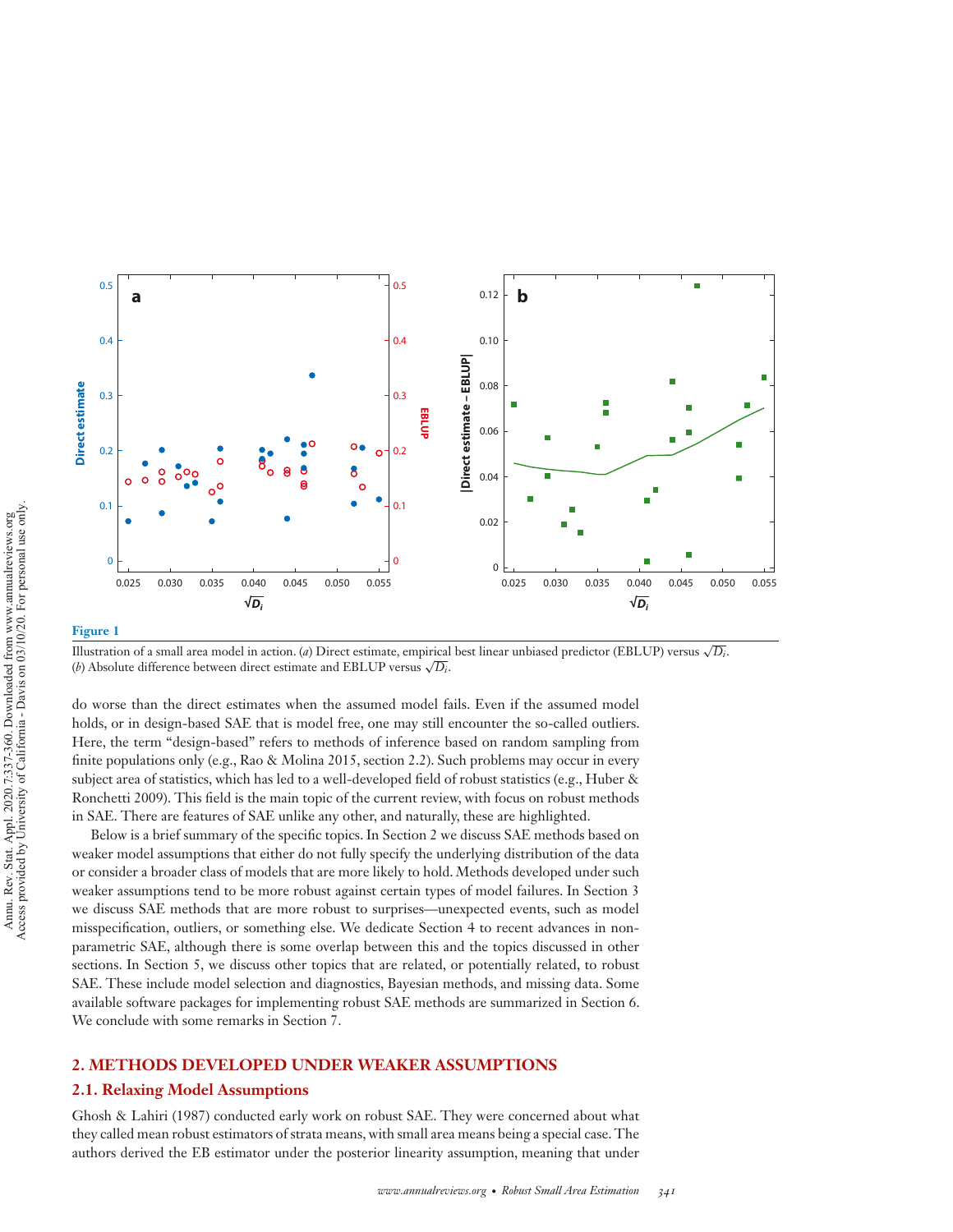the Bayesian framework, the posterior mean of the small area mean,  $\theta_i$ , is a linear function of  $\gamma_i$ , the vector of sampled responses from the *i*th small area. In a non-Bayesian setting, this simply means that the BP of  $\theta_i$  is a linear function of  $y_i$ , assuming that all of the parameters are known (e.g., [Rao & Molina 2015,](#page-22-0) section 9.9.2). This is weaker than assuming that the data are normal.

As the normality assumption is important, Jiang & Torabi ( J. Jiang & M. Torabi 2018, unpublished technical report) developed a goodness-of-fit test for checking such an assumption. The method extends an earlier idea of [Fisher \(1922\)](#page-20-0) and has a connection with the specification test in generalized method of moments (MoM) (e.g., [Newey 1985\)](#page-22-0). The test is guaranteed to have a  $\chi^2$  asymptotic null distribution. What is more, the method has a robust feature in the sense that it works correctly in testing a certain aspect of the model while some other aspect of the model may be misspecified.

In another recent development, Jiang and colleagues (J. Jiang, N.S. Matloff & T. Nguyen 2018, unpublished technical report) proposed a robust SAE method based on regression average (RA) [\(Matloff 1981\)](#page-22-0). To describe the idea of RA, suppose that one has random samples  $(x_i, y_i)$ ,  $i = 1, \ldots, n$  from a  $(p + 1)$ -dimensional distribution, where  $p = \dim(x_i)$ . Suppose that the regression function (not necessarily linear),  $E(y_i|x_i) = g(x_i, \beta)$ , is known except for the vector of unknown parameters,  $\beta$ . Suppose that  $(x_i, y_i)$ ,  $i = 1, \ldots, n$  are independent and identically distributed (i.i.d.). The problem of interest is to estimate the mean of the outcome variable,  $y_i$ , that is,  $\mu = \text{E}(y_i)$ . A well-known estimator of  $\mu$  is the sample mean,  $\bar{y} = n^{-1} \sum_{i=1}^n y_i$ . However, Matloff (1981) showed that the estimator  $\hat{\mu} = n^{-1} \sum_{i=1}^{n} g(x_i, \hat{\beta})$ , where  $\hat{\beta}$  is a weighted least squares estimator of *β*, is better than *y* in the sense that the asymptotic variance of  $\hat{\mu}$  is smaller than that of *y*. The improvement of  $\hat{\mu}$  over  $\bar{y}$  takes place as long as *g* is not linear; when *g* is linear, the asymptotic variances of the two estimators are the same. A notable feature of the RA method is that it relies on weaker assumptions.

[Bell & Huang \(2006\)](#page-19-0) assumed, instead of normality, nonstandardized *t*-distributions for the random effects or sampling errors in the area-level model. A random variable, ξ, has a nonstandardized *t*-distribution if there are constants  $\mu \in R$  and  $\sigma > 0$  such that  $(\xi - \mu)/\sigma$  has a *t*distribution. Note that the *t*-distribution may be viewed as a weaker assumption than the normal distribution in that the latter requires the degrees of freedom of the *t*-distribution to be large (or infinity). The authors' main concern was outliers, and they proposed a Bayesian approach under the *t*-distribution. [Gershunskaya & Lahiri \(2018\)](#page-20-0) noted that the NER model is sensitive to outliers in that a small portion of extreme observations may cause problems in estimation of the model parameters as well as in prediction of the mixed effects. The authors took an approach in modeling the outlying process via a mixture distribution. The underlying idea is that these outliers occur due to some distributional reasons; this is different from some outlier situations that are treated in the next section. The authors also proposed a test for the outlying area; based on the test result, different SAE strategies are used for different areas. The mixture model may be viewed as an extension of the NER model by relaxing the constant-variance assumption for the errors (i.e.,  $e_{ij}$ ). The authors also made comparisons with several other methods that were developed based on robustness considerations (see Section 4 for further discussion).

In addition to relaxing the constant-variance assumption in the NER model, Jiang & Nguyen [\(2012\) considered a heteroscedastic nested error regression \(HNER\) model with completely](#page-21-0) unknown within-area variances. The authors noted that the NER model can be reparametrized as  $var(e_{ij}) = \sigma^2$  and  $var(v_i)/var(e_{ij}) = \gamma$ , where  $\sigma^2$  and  $\gamma$  are unknown variance components, and that  $\rho = \text{cor}(y_{ij}, y_{ik}) = \gamma/(1 + \gamma)$ . The HNER model allows  $\sigma^2$  to be area-specific, that is,  $\sigma^2 = \sigma_i^2$  for area *i*, so that the standardized observations, defined as  $z_{ij} = (y_{ij} - x'_{ij}\beta)/\sigma_i$ , satisfy an NER model with mean 0. The latter fact is an interpretation of the assumption that  $\gamma$  does not depend on *i*. The nonstandardized observations then satisfy the HNER model with constant  $\gamma$  but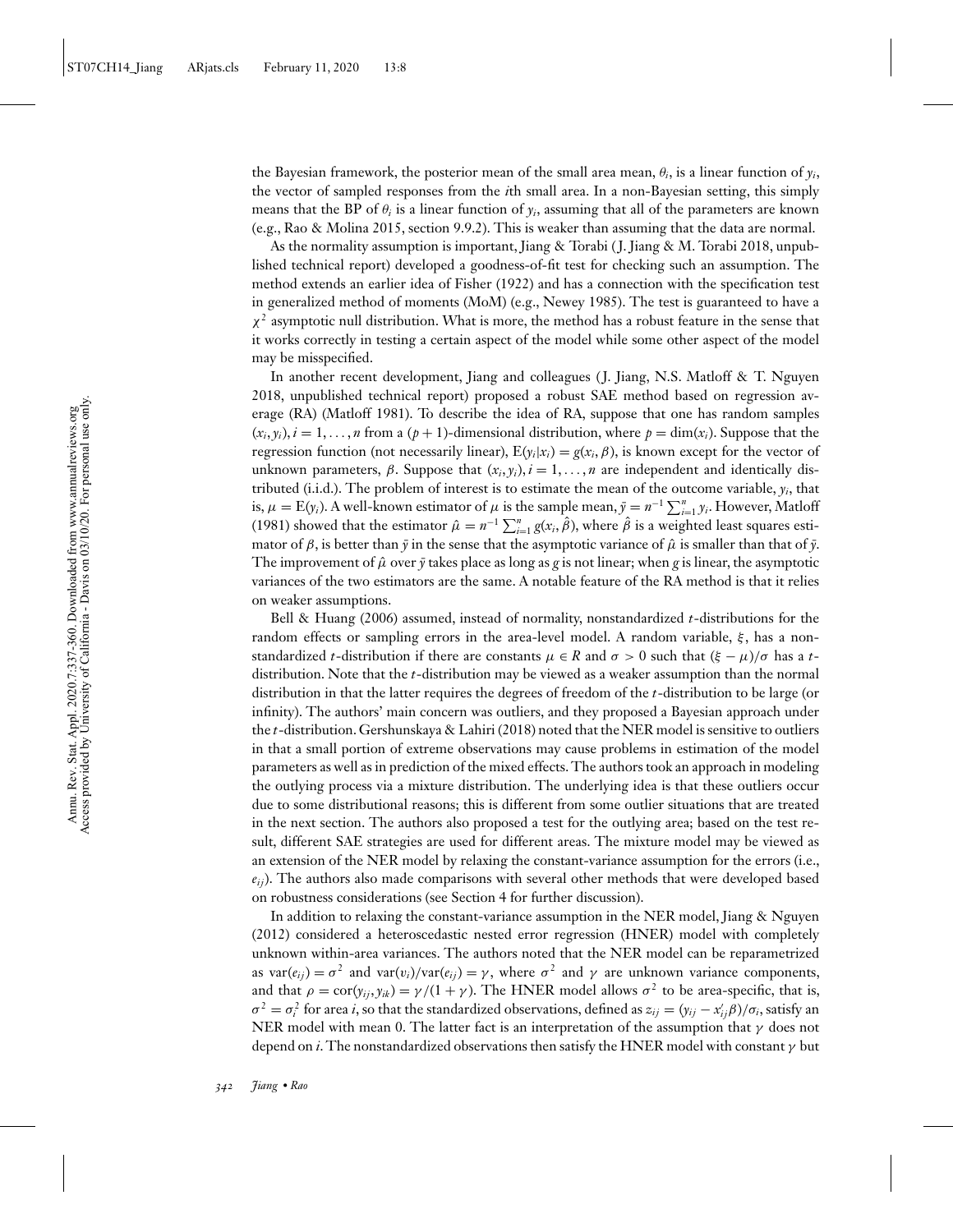area-specific  $\sigma^2$ . Further details are provided in section 7.6.1 of Rao & Molina (2015). The unknown variances  $\sigma_i^2$ ,  $1 \le i \le m$ , cannot be consistently estimated if the *n<sub>i</sub>*s are bounded; however, Jiang & Nguyen (2012) showed that the maximum likelihood estimators (MLEs) of  $\beta$  and  $\gamma$  ( $\rho$ ) are consistent under the HNER model. Note that  $\beta$  and  $\gamma$  (or  $\beta$  and  $\rho$ ) are necessary for computing the EBLUP. In contrast, even in a very simple case [with unbalanced data and heter](#page-22-0)oscedasticity, the MLE of  $\gamma$ , or  $\rho$ , obtained under the NER model is inconsistent. Note that HNER is weaker than NER. In simulation studies, the authors showed that on the one hand, even if the NER model actually holds, as long as the sample size *ni* is not too small, there is not much difference in performance between the HNER and NER based EBLUPs; on the other hand, if the NER model does not hold but the HNER model holds, there is a substantial difference between the two in favor of the HNER based EBL[UP. Sugasawa & Kubo](#page-22-0)kawa (2017) considered a variation of the HNER model. Instead of assumin[g the](#page-21-0)  $\sigma_i^2$ s are completely unknown, the authors considered modeling the  $\sigma_i^2$ s; they also relaxed the normality assumption about the random effects and errors.

#### **2.2. Robust Methods for [Mean](#page-22-0) [Squared](#page-22-0) [Pred](#page-22-0)iction Error Estimation**

In the Prasad-Rao method (Prasad & Rao 1990), the variance components involved in a linear mixed model (LMM) (e.g., Jiang 2007, chapter 1) are estimated using the MoM, also known as the analysis of variance (ANOVA) method (these terms are used interchangeably hereafter). The EBLUP is then obtained with the Prasad-Rao estimators of the variance components. The initial consid[eration of Prasad & R](#page-21-0)ao (1990) seemed to be simplicity—the ANOVA estimators have closed-form expressions, unlike the ML or REML estimators, which makes it easier to derive and justify a second-order unbiased MSPE estimator. The bias of the MSPE estimator is therefore *o*( $m^{-1}$ ), where *m* is the total number of small areas from which data a[re available. Howe](#page-21-0)ver, there is a bonus t[o the Prasad-Rao m](#page-22-0)ethod, that is, the ANOVA method requires specification of only up to the second moments of the data; in particular, the normality assumption is not needed. In fact, Lahiri & Rao (1995) showed that, under the [Fay–Herriot model, the](#page-20-0) Prasad-Rao MSPE estimator is robust t[o nonnormality of the small area-specific random effects, although the normality of the](#page-21-0) sampling errors is still needed.

In ter[ms of resampling met](#page-21-0)hods for MS[PE estimation, Jiang](#page-21-0) et al. (2002) proposed a jackknife (Quenouille 1949) method for estimating the MSPE of EBP. The method is espec[ially convenient](#page-21-0) to implement under the posterior linearity assumption, which is weaker than assuming that the data are normal, as noted earlier (Ghosh & Lahiri 1987). It should be noted that the Jiang et al. (2002) jackknife is not restricted to work under the posterior linearity assumption; the latter just makes the computation easier, because the MSPE of the BP then has an analytic expression. Late[r,](#page-21-0) Jiang et al. (2018) extended the Jiang e[t al. \(2002\) jackkni](#page-20-0)fe to cases wh[ere the MSPE of the](#page-21-0) BP does not have a analytic form. A different approach was taken by Hall & Maiti (2006), who proposed a bootstrap method fo[r the NER mo](#page-21-0)del that does not require complete specification of the distribution of the random effects and errors; more detail is provided in Section 4.

In many cases the data for the out[come variabl](#page-21-0)e are binary [or counts. In](#page-22-0) such cases an LMM may not be appropriate; instead, a generalized linear mixed model (GLMM) (e.g., Jiang 2007, chapter 3) may be used (e.g., Ghosh et al. 1998). In particular, Jiang & Lahiri (2001) proposed an EBP approach and extended the Prasad-Rao method of MSPE estimation to SAE with binary data; see also Jiang (2003). In those papers, the authors used the MoM estimators of the parameters under a GLMM, instead of the ML estimators, which are computationally challenging to obtain (e.g., Jiang 2007, section 4.1; Torabi 2012). Furthermore, the MoM relies

**Prasad-Rao method:** linearization method for estimating MSPE of the EBLUP of a mixed effect, such as a small area mean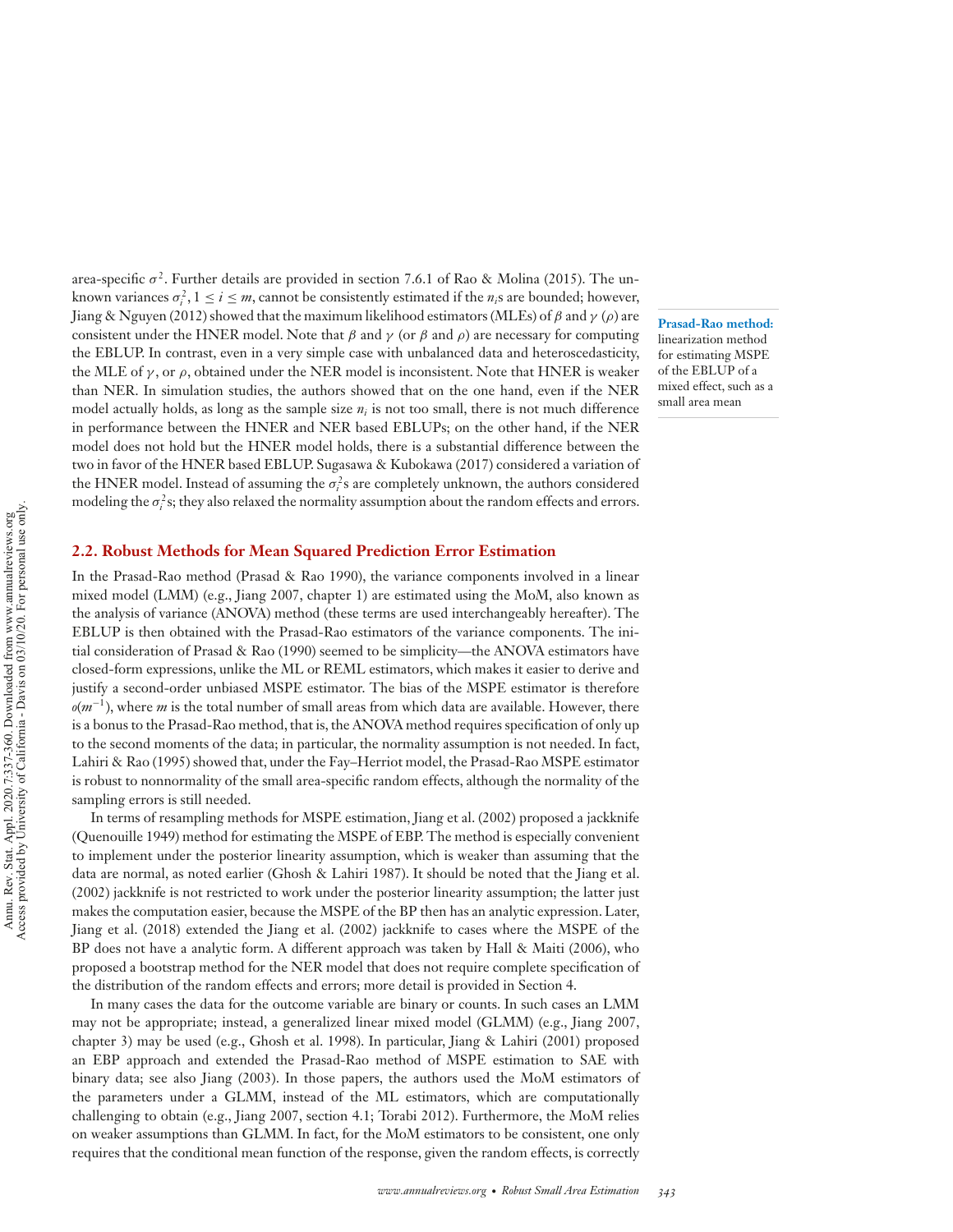specified; an MoM estimator with improved efficiency can be obtained by correctly specifying the conditional first two moments ( Jiang & Zhang 2001). It should be noted, however, that the MoM estimator is not robust to misspecification in the distribution of the random effects, unless the GLMM is a LMM (e.g., Jiang & Nguyen 2009).

# **3. SMALL AREA ESTIMATION METHODS THAT ARE MORE ROBUST IN A CERTAIN WAY**

In practice, a particular statistical method is chosen for various reasons, which may be scientific, economic, or political; once a method is adopted, it is often not easy to make substantial changes because of the original considerations. Thus, a practitioner often has little alternative but to proceed with using the adopted method.

What if an unexpected situation—one that is not what the adopted method was designed for is encountered? For example, a linear regression model is designed to be used when the scatter plot of the data follows a linear trend. Occasionally, such a linear trend is ruined by a few outliers. Clearly, the outliers are unexpected, or unwelcomed. In order to protect the method from falling apart when facing the unexpected, a meth[od should be chosen, before it is](#page-19-0) adopted, that is relatively robust to the unexpected.

#### **3.1. Rob[ustness](#page-21-0) [to](#page-21-0) [Outliers](#page-21-0)**

In the statistics literature, quantiles, such as the median, have been used as alternatives to the mean as measures of location. Chambers & Tzavidis (2006) proposed a quantile-based approach to SAE. Their intention was to offer an alternative to the modeling of between-area variation using the random effects. The approach was motivated by the quantile regression (Koenker & Bassett 1978). A key element is called the M-quantile, defined as  $Q = Q_q(x; \psi)$ , that satisfies the integral identity  $\int \psi_a(y-Q) f(y|x) dy = 0$ , where *q* is a given number in (0, 1),  $\psi_a(r) =$  $2\psi^{-1}(r/s)(q\mathbb{1}_{(r>0)}+(1-q)\mathbb{1}_{(r\leq 0)}), \psi(\cdot)$  is an influence function, and *s* is a robust estimator of scale. Here, *y* and *x* denote the response and covariates, respectively. The use of M-quantile instead of standard quantile regression is mainly due to some practical considerations, as the authors argued. Namely, the M-quantile regression is easier to fit by utilizing an iteratively reweighted least squares algorithm. In order to apply the M-quantiles to SAE, the authors introduce a unit-level M-quantile coefficient,  $q_j$ , defined through the equation  $Q_q(x_j; \psi) = y_j$ , where  $x_j$  and  $y_j$  are  $x$  and *y* for the *j*th unit. Furthermore, the area-specific M-quantile coefficient is defined as the average of the unit-level ones. The area M-quantile coeffici[ents are estimated by fitting t](#page-19-0)he model with sample M-quantiles. The authors argue that a main advantage of the M-quantile model is that it allows for outlier-robust inference using widely available M-estimation software. They also discuss a link between their area-specific M-quantile coefficients and the random effects. For example, if all area M-quantile coefficients are equal to 0.5, one may conclude that there is no between-area variation beyond that explained by the model covariates.

Regarding [the measure of un](#page-20-0)certainty, Chambers & Tzavidis (2006) suggested using the mean squared error (MSE). This seems a bit unnatural as the point seemed to be to avoid using the meanbased approach, which leads to the BP under the MSE. Perhaps something like the inter-quantile range should be considered instead. Another difference from mean-based approaches such as the EBLUP is that, unlike the latter, there was no optimality consideration under the M-quantile framework. Apparently, there is a lack of theoretical foundation regarding the M-quantile.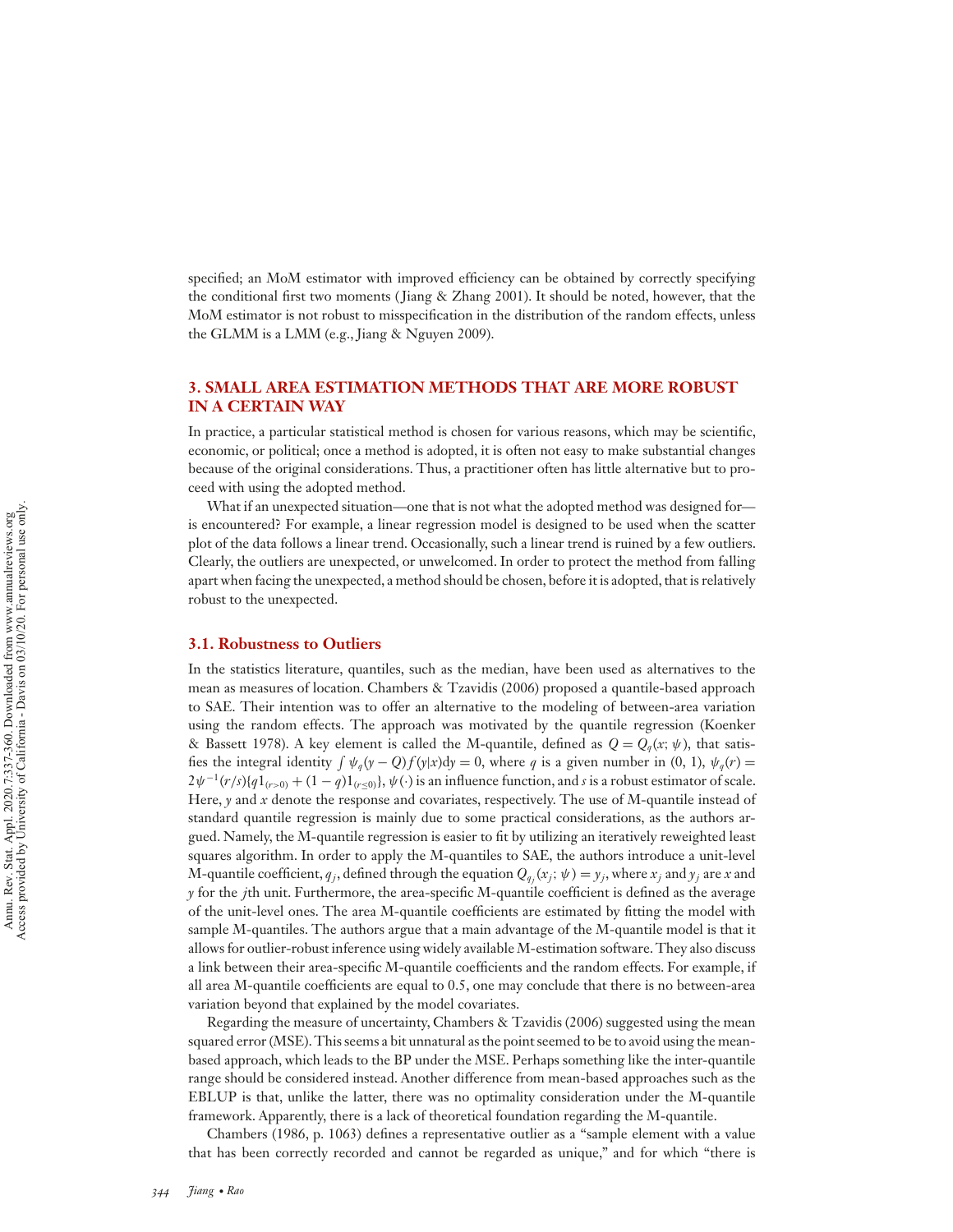no reason to assume that there are no m[ore](#page-22-0) [similar](#page-22-0) [outliers](#page-22-0) in the non-sampled part of the population." Sinha & Rao (2009) studied the impact of the representative outliers on the normality-based EBLUP. Although the EBLUPs are efficient under the assumed Gaussian mixed model, they are sensitive to outliers that deviate from the assumed model. Such o[utliers exist prac](#page-21-0)tically, bec[ause the Gaussian dis](#page-22-0)tribution assumption may never hold exactly. In order to make the EBLUP robust to such outliers, Sinha & Rao (2009) consider the likelihood equation that is derived under the normality assumption. They then modify certain terms involved in the likelihood equation by down-weighting contributions due to the outliers. In particular, the authors used Huber's  $\psi$ -function to modify certain "residual" terms, that is, standardized versions of  $y_i - X_i\beta$ . The robustified ML estimator may be viewed as an M-estimator (e.g., Huber & Ronchetti 2009). Sinha & Rao (2009) established asymptotic normality of their robustified ML estimator. For the measure of uncertainty, the authors adopted a parametric bootstrap approach and studied its empirical performance.

#### **3.2. Rob[ustness to Model Failure](#page-21-0)**

One advantage of the design-based direct estimates is that they are free of model assumptions and therefore not affected by model failure. The design-based approach may be inefficient, of course, when sample size for the direct estimate is small, which is the main concern of SAE. It would be nice to combine the advantages of model-based and design-based approaches. Jiang & Lahiri (2006) attempted to do this by proposing a model-assisted EBP approach using an assumed mixed-effects model, which may be linear or nonlinear, to derive the EBP. Then they justified that the EBP is design-consistent in the sense that, when the sample size is large, the EBP is close to the design-based estimator, and this is true whether the assumed model holds or not (the technical definition is that, when the sample size  $n_i$  for the *i*th small area goes to  $\infty$ , the difference between the EBP and the design[-based estimato](#page-22-0)[r of the finite](#page-21-0) [population domain m](#page-22-0)ean [goes to 0](#page-23-0) in probability). Since the design-based estimator is known to be accurate when the sample size is large, the EBP is protected from model failure at least for areas with large sample sizes. In practice, due to inhomogeneous subpop[ulation \(small area\) size](#page-22-0)s, some areas do end up with relatively large sample sizes. For example, in a US national survey, the sample sizes for California, New York, or Texas are often quite large. Model-assisted methods had been previously used in SAE; readers are directed to articles by Särndal (1984), Kott (1989), Prasad & Rao (1999), and You & Rao (2003), among others. An advantage of the Jiang-Lahiri EBP is that an explicit model assumption is not needed for the unobserved units of the finite population. This is in sharp contrast to the pseudo-EBLUP method of Prasad & Rao (1999), who derived a design-consistent estimator assuming that a (superpopulation) LMM holds for all of the units in the finite population, observed or unobserved. In practice, model assumptions are difficult to check for unobserved units.

However, the model-assisted methods mentioned above are not protected from model failure for areas with small sample sizes. For example, a linear model may be so oversimplified that it misrepresent[s the true sm](#page-3-0)all area mean. Of course, one may avoid such model misspecification by carefully choosing the assumed model via a statistical model selection process (see Section 5.2). However, there are practical, sometimes even political, reasons that a simple model like LMM is preferred. For example, such a model is simple to use and interpret, and it easily utilizes auxiliary information. Note that the auxiliary data are often collected using taxpayers' money, so it might be politically incorrect not to use them, even if that is a result of the model selection.

Equation 1 shows that area direct estimate with relatively high sampling variance (or relatively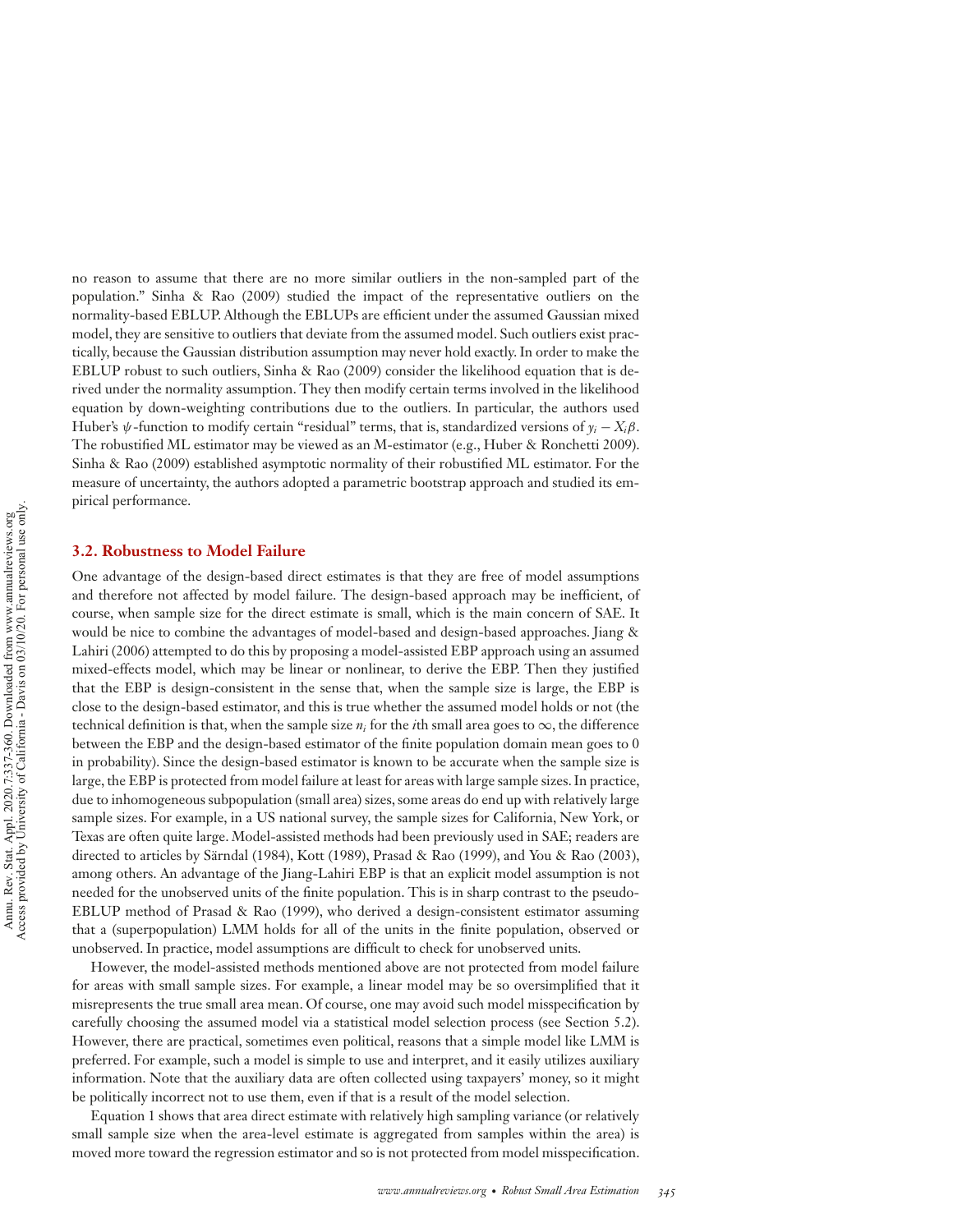#### **Observed best** *p***diction (OBP):**

es an assumed model d a broader model consider how the rameters of the umed model should estimated in order reduce the impact of del misspecification prediction of mixed ects

#### **st predictive imator (BPE):**

es more weight to as with larger npling variance  $D_i$ , contrast to MLE, ich gives more ight to areas with aller sampling iance

<span id="page-9-0"></span>Observed best prediction (OBP), proposed by Jiang et al. (2011), intends to minimize the impact of such a misspecification. Essentially, OBP entertains two models: One is the assumed model and the other is a broader model, usually under very mild or no assumptions. The broader model is always, or almost always, correct, yet it is useless in terms of utilizing the auxiliary information. The assumed model is used to derive the best prediction (BP) of the small area mean, which is no longer the BP when the assumed model fails. The broader model, in contrast, is only used to derive a criterion for estimating the parameters under the assumed model, and the criterion is not model dependent. Note that some of the well-known criteria for parameter estimation, such as ML or REML, are model dependent. The OBP criterion for parameter estimation is derived as an observed MSPE under the true model, [which is unknown](#page-21-0) (but luckily this does n[ot matter, as](#page-20-0) far as par[ameter estimation is concerned\). The parameter estimator obtained by minimizing the](#page-21-0) observed MSPE is called the best predictive estimator (BPE), which is different from the ML or REML estimators, in general. Because OBP estimates the parameters under an objective criterion that is unaffe[cted by model m](#page-20-0)isspecification, it is not surprising that OBP is more robust against model failure than EBLUP in terms of predictive performance. The latter was demonstrated both theoretically and empirically by Jiang et al. (2011) and in subsequent work (Chen et al. 2015, Jiang et al. 2015a, Bandyopadhyay 2017).

**Example 1 (OBP for hospital data).** Recall the hospital data discussed in Section 1.3. Ganesh (2009) proposed a Fay–Herriot model as  $y_i = \beta_0 + \beta_1 x_i + v_i + e_i$  to fit the data. However, an inspection of the scatter plot suggests some nonlinear trend. In fact, it appears that a quadratic model would fit the data well except for a potential outlier at the upper right corner.

The question is what to do in this situation. One option would be to look for a more complex model that fits the data better. This approach will be explored later in Section 5.2. Another option is to stay with the relatively simple quadratic model but take into account the potential model misspecification. This would also avoid overfitting, especially given the small sample size. Following the latter approach, the quadratic model, expressed as

$$
y_i = \beta_0 + \beta_1 x_i + \beta_2 x_i^2 + v_i + e_i, \quad i = 1, ..., 23,
$$

is fitted using the OBP method, which is known to be more robust to model misspecification than the EBLUP method. The OBP is based on the BPE of the model parameters, rather than being based on the ML, REML, or Prasad-Rao estimators. To illustrate the difference, let us assume, for now, that *A* is known. Under the general expression of the Fay–Herriot model (see Section 1.2), the BPE of  $\beta$  has the expression

$$
\hat{\beta} = \left\{ \sum_{i=1}^{m} \left( \frac{D_i}{A+D_i} \right)^2 x_i x_i' \right\}^{-1} \sum_{i=1}^{m} \left( \frac{D_i}{A+D_i} \right)^2 x_i y_i.
$$

In comparison, the MLE of  $\beta$  has the expression

$$
\tilde{\beta} = \left(\sum_{i=1}^{m} \frac{x_i x_i'}{A + D_i}\right)^{-1} \sum_{i=1}^{m} \frac{x_i y_i}{A + D_i}.
$$
4.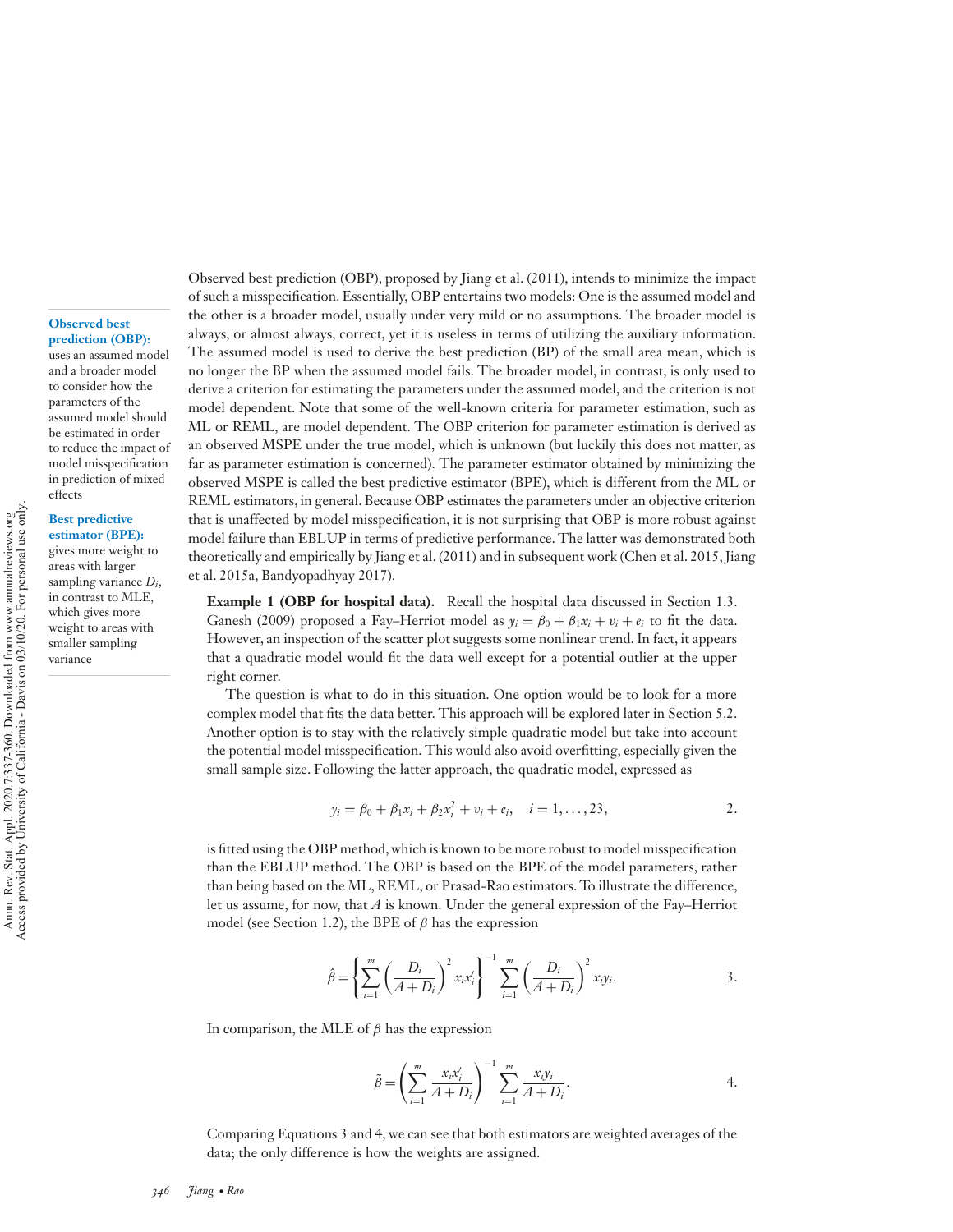<span id="page-10-0"></span>This seems to be intuitive when recalling the expression of the BP, which is Equation 1 with  $\hat{\beta}$  and  $\hat{\beta}$  replaced by the true  $\beta$  and  $\hat{\beta}$ , respectively. In other words, the BP is a weighted average of the direct estimator,  $y_i$ , and model-based estimator,  $x_i' \beta$  (assuming that  $\beta$  is known), and the model part is more relevant to area with larger *Di*. Jiang (2017, p. 45) wrote the following on interpreting the difference between the BPE and MLE: "Imagine that there is a meeting of representatives from the different small areas to discuss what estimate of  $\beta$  is to be used in the BP. The areas with larger  $D_i$  think that their 'voice' should be heard more (i.e., they should receive more weights), because the BP is more relevant to their business. Their request is reasonable (although, politicall[y, this may n](#page-9-0)ot work...)." It should be noted that the BP, not the OBP, determines how to assign weights to the direct and model-based estimators; the OBP only finds a way to estimate the parameters involved in the BP, namely  $\beta$  and  $\beta$ , to minimize the potential damage in case the model is misspecified. The EBLUP, in contrast, finds a different way to estimate the parameters, typically via ML, REML, or MoM estimators, which differ from the BPE. For the hospital data, in particular, the BPE under the current model (see Equation 2) are given by  $\hat{\beta}_0 = 0.280$ ,  $\hat{\beta}_1 = -0.989, \hat{\beta}_2 = 3.261, \text{ and } \hat{A} = 2.099 \times 10^{-4}$ . A trio of plots of the direct estimates and resulting OBPs and EBLUPs are presented in **Figure 2**. The effect of differential weighting of hospitals is clearly evident in **Figure 2***c*, which compares the OBPs to the EBLUPs (the lin[e](#page-22-0) [of](#page-22-0) [identity](#page-22-0) [is](#page-22-0) [overl](#page-22-0)aid). In this case, using the BPE estimates forces the OBPs to be systematically larger in magnitude than their EBLUP counterparts.

#### **3.3. Benchmarking**

Pfeffermann (2013, p. 50) wrote in his review article on SAE, "Benchmarking robustifies the inference by forcing the model-based predictors to agree with a design-based estimator for an aggregate of the areas for which the design-based estimator is reliable." A benchmarking equation typically looks like the following:

$$
\sum_{i=1}^{m} w_i \hat{\theta}_i = \sum_{i=1}^{m} w_i y_i,
$$
5.

where  $\hat{\theta}_i$  is a model-based predictor of the small area mean for the *i*th small area,  $y_i$  is a designbased estimator for the same small area mean, and the w*i*s are known weights. The right side of Equation 5 is typically a reliable estimator for the aggregated population mean. For example, if the small areas are states, the aggregated population mean may correspond to the national mean. Also, because the design-based estimators have nothing to do with the model, the right side of Equation 5 is unaffected by model failures. If Equation 5 is forced to satisfy when developing the model-based predictors,  $\hat{\theta}_i$ , there is, at least, protection from model failure a[t the aggregated level](#page-22-0) of interest[. Sometimes there a](#page-23-0)re m[ultiple benchmarking](#page-22-0) requirements, so one may have more than one equation like Equation 5 that need to be satisfied. The traditional EBLUPs do not, in general, satisfy the benchmarking requirement(s). For the most part, there have been two ap[proaches](#page-23-0) to benchmark the EBLUP. The first is to make a suitable adjustment to the traditional EBLUP by adding or multiplying a term to the EBLUP, so that the adjusted EBLUPs satisfy the benchmarking equation. For more information, readers are referred to Pfeffermann & Barnard (1991), Wang et al. (2008), and Rao & Molina (2015, section 6.4.6). The second approach is to modify the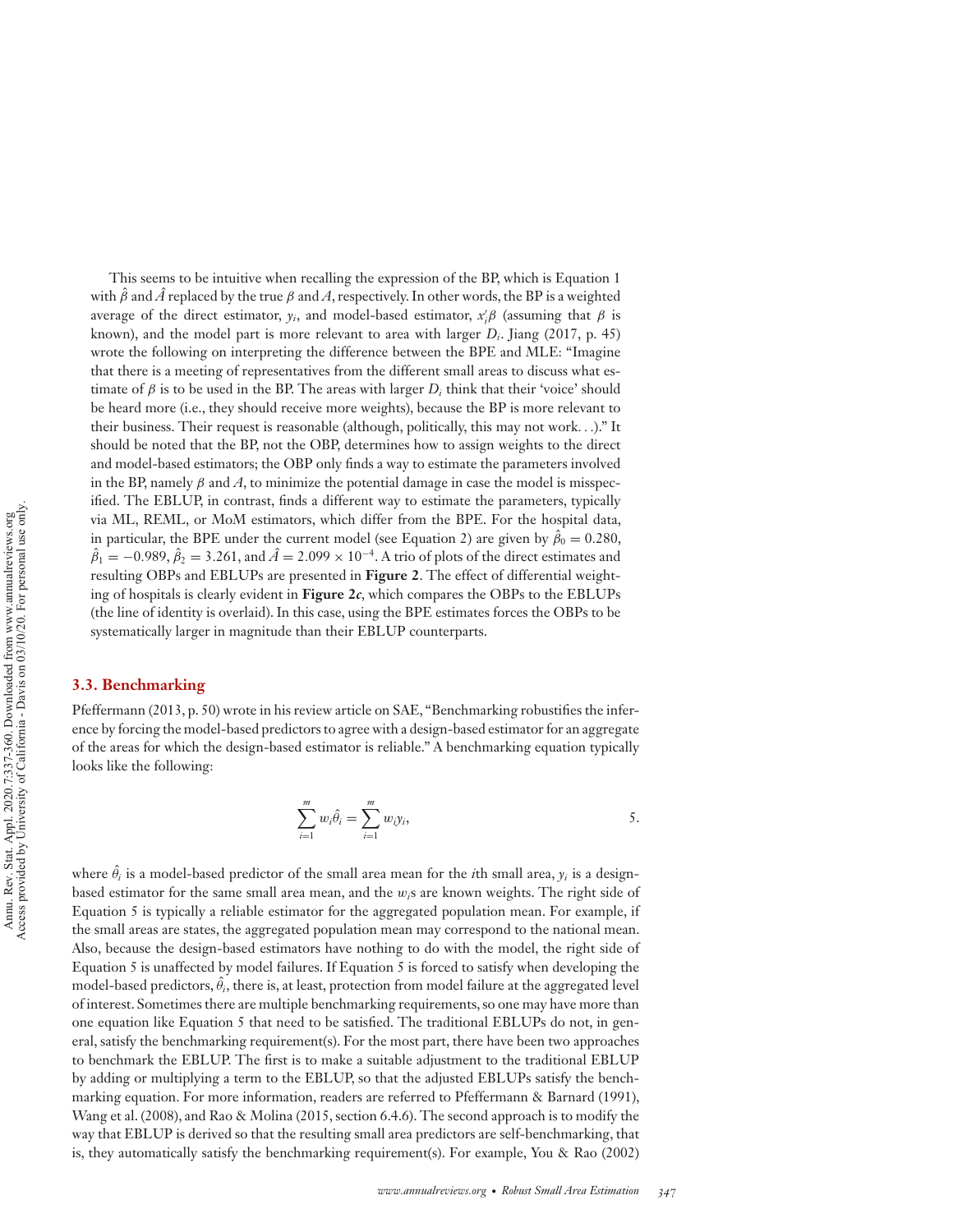

to of plots from the hospital data set (Morris & Christiansen [1995\) showing \(](#page-23-0)*a*) the direct estimates versus the severity index, (*b*) the served best prediction (OBP) versus the seve[rity index \(not](#page-10-0)ice the smoothing effect produced), and (*c*) the OBP versus the empirical best linear unbiased predictor (EBLUP) estimates. Panel *c* plots the OBP against the EBLUP; the line of identity is shown.

proposed a pseudo-EBLUP using survey weights, which has the self-benchmarking property. In an alternative approach, Wang et al. (2008) introduced an augmented model by adding the weights w*<sup>i</sup>* (see Equation 5), as an additional covariate, to the model. The EBLUPs derived under the augmented model are then self-benchmarking.

Bandyopadhyay (2017) extended both methods, the adjustment method and the augmented model method, to OBP to benchmark the latter under the Fay–Herriot model. Suppose that the original Fay–Herriot model can be expressed as  $y_i = x'_i \beta_1 + v_i + e_i$ ,  $i = 1, ..., m$ , where everything is as described in the second paragraph of Section 1.2, with  $\beta$  replaced by  $\beta_1$ . The augmented Fay–Herriot model is  $y_i = x'_i \beta_1 + \beta_2 w_i (1 - \gamma_i)^{-1} + v_i + e_i$ , which is obtained by adding the term  $\beta_2 w_i (1 - \gamma_i)^{-1}$  to the original Fay–Herriot model, where  $\gamma_i = A/(A + D_i)$ . If *A* is known, define  $X_1 = (x_i')_{1 \le i \le m}$ ,  $X_2 = X_2(A) = [w_i(1 - \gamma_i)^{-1}]_{1 \le i \le m}$ , and  $X = X(A) = [X_1 X_2(A)]$ . Then, the augmented Fay–Herriot model can be written as  $y =$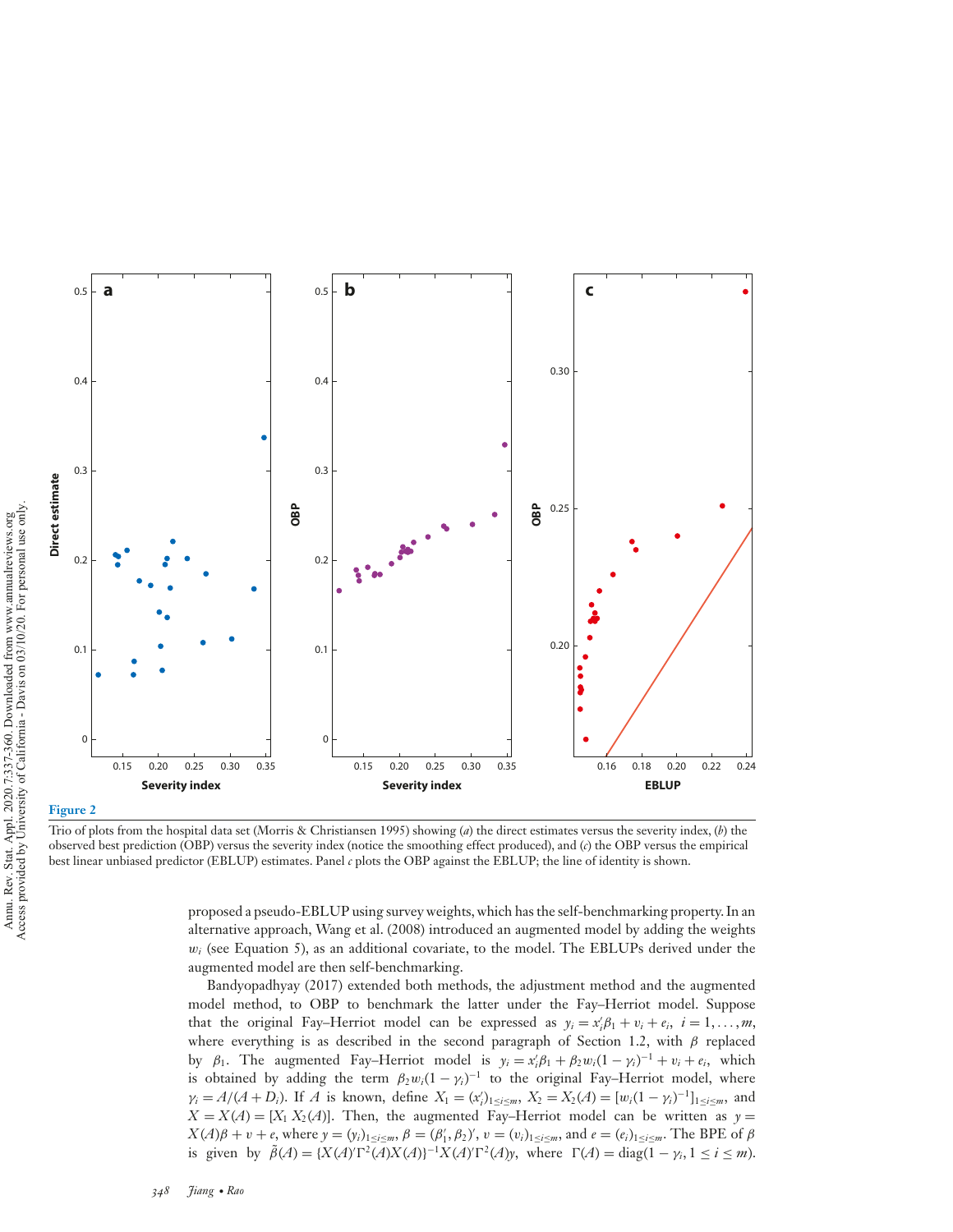When *A* is unknown, it is [replaced b](#page-10-0)y its BPE[,](#page-3-0)  $\hat{A}$ , [which](#page-3-0) [i](#page-3-0)s the minimizer of  $\{y - \hat{b}\}$  $X(A)\tilde{\beta}(A)$ ' $\Gamma^2(A)(y-X(A)\tilde{\beta}(A)) + 2A\text{tr}\{\Gamma(A)\}\text{, leading to } \hat{\beta} = \tilde{\beta}(A)$ . The OBP of the vector of small area means,  $\theta = (\theta_i)_{1 \le i \le m}$ , is given by  $\hat{\theta} = \hat{A}\hat{V}^{-1}y + D\hat{V}^{-1}X(\hat{A})\hat{\beta}$ , where  $\hat{V} = \hat{A}I_m + D$ and  $D = \text{diag}(D_i, 1 \le i \le m)$ . A few lines of algebra can then show that the OBP satisfies the benchmark equation, Equation 5, which can be written as  $w'\hat{\theta} = w'y$  with  $w = (w_i)_{1 \le i \le m}$ . To explain the procedure intuitively, note that, by Equation 1, one has  $y_i - \hat{\theta}_i = (1 - \hat{\gamma}_i)(y_i - x'_i\hat{\beta}) \approx$  $(1 - \gamma_i)(y_i - x'_i\hat{\beta})$ , so Equation 5 implies that  $\sum_{i=1}^m w_i(1 - \gamma_i)^{-1}(y_i - x'_i\hat{\beta}) \approx 0$ . The latter suggests that, after fitting the linear regression of  $y_i$  on  $x_i$ , the residual,  $y_i - x_i' \hat{\beta}$ , needs to be uncorrelated with  $w_i(1 - \gamma_i)^{-1}$ ; to make sure that this happens,  $w_i(1 - \gamma_i)^{-1}$  needs to be included as a covariate when fitting the regression model, which leads to the augmented Fay–Herriot model.

#### **4. NONPARAMETRIC/SEMIPARAMETRIC SMALL AREA ESTIMATION**

One way to achieve robustness is to make the underlying model less restrictive. For example, instead of assuming a linear model, one may include higher-order terms, such as quadratic or cubic functions of the covariates. The higher-order model includes the linear model as a special case (when the coefficients of the higher-order terms are zero) and thus is less restrictive than the linear model in that, even if the linear model fails, the higher-order model may still be valid. More generally, one may model the mean function nonparametrically or semiparametrically.

A non[parametric area-level model, extending the Fay–Herriot model, may be written as](#page-22-0)

$$
y_i = f(x_i) + v_i + e_i, \quad i = 1, ..., m,
$$
 6.

where the assumptions about  $v_i$  and  $e_i$  are the same as in the Fay–Herriot model (see Section 1.2) but  $f(\cdot)$  is an unknown function. In order to make inference about  $f(\cdot)$  trackable, Opsomer et al. (2008) used a P-spline approximation to  $f(.)$ . Here, P-spline refers to penalized spline, which uses penalization methods to ensure smoothness of the fitting function and avoid overfitting. Specifically, the P-spline is in the form [of](#page-22-0)

$$
\tilde{f}(x) = \beta_0 + \beta_1 x + \dots + \beta_p x^p + \gamma_1 (x - \kappa_1)_+^p + \dots + \gamma_q (x - \kappa_q)_+^p,
$$
\n(7.1)

where *p* is the degree of the spline[,](#page-21-0) *q* is the number of knots,  $\kappa_j$ ,  $1 \le j \le q$  $1 \le j \le q$  are the knots, and  $x_+ = x_1_{(x>0)}$ . The idea can be extended to other types of small area models as well. In fitting the P-spline-based model, Opsomer et al. [\(2008\) assumed th](#page-22-0)at the  $\gamma$  coefficients are random; this leads to a connection between P-spline fitting and LMM (e.g.,Wand [2003\) that is used to de](#page-22-0)termine the penalty p[arameter. Jiang \(2010, section 13.4\) noted that the LMM connection is asymptotically](#page-21-0) unjustified in estimating the unknown function  $f(.)$ . Jiang et al. (2010) considered model selection in choosing the degree of the spline, *p*, and number of knots, *q*, using fence methods, a class of strategies for model selection that is particularly suitable for nonconventional problems (e.g., Jiang 2014; also see Section 5.2). Rao et al. (2014) considered a similar P-spline approach to SAE under semiparametric mixed models, extending the work of Sinha & Rao (2009). Lombardía & Sperlich (2008) considered an extension of GLMM in which the conditional mean of the response given the random effects is assumed to satisfy

$$
g(\mathbf{E}(y_{ij}|\alpha_i,T_{ij},X_{ij}))=\lambda(T_{ij})+x'_{ij}\beta+z'_{ij}\alpha_i,
$$

where *g*(·) is a known link function; α*<sup>i</sup>* is a vector-valued random effect; *xi j*,*ti j* are observed vectors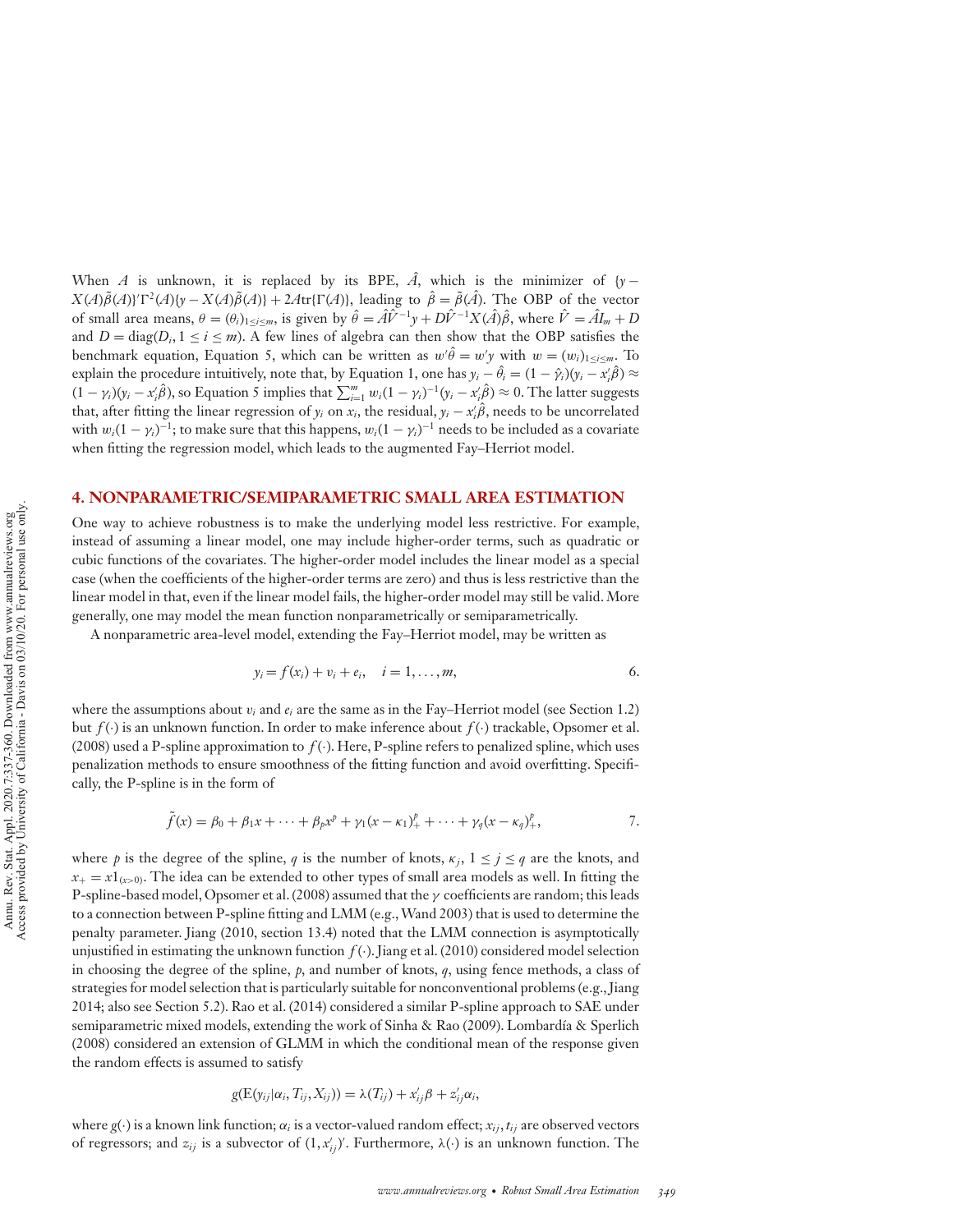authors combined a likelihood approach for mixed-effects models with kernel methods. As for measure of uncertainty, the authors proposed a bootstrap procedure and provided a theoretical justification. They also discussed application to SAE.

Lohr and Mendez (S. Lohr & G. Mendez 2011, unpublished technical report) noted that for spline-based approaches, one needed to have the  $x_{ij}$  for population units, not just  $\bar{X}_i$ , the population mean of the *x*s. They also raised the question about spline smoothing with several continuous predictors that would then have issues with the curse of dimensionality (Hastie & [Tibshirani 1990\). In addition, many of the auxiliary data are categorical instead of continuous;](#page-21-0) as a result, the mean function may not be smooth. They took the approach of subsetting and interactions instead, that is, there may be different relationships between the response and the auxiliary variables in different subgroups. Building upon the work of [Mendez \(2008\),](#page-22-0) who developed tree-based approaches to model dependent data, Lohr and Mendez extended the proposed tree-based models to SAE. This recognized earlier work on using classification and regression trees for survey data (see [Goksel et al. 1992,](#page-20-0) [Schouten & De Nooij 2005,](#page-22-0) [Toth & Eltinge 2011\)](#page-23-0). Lohr and Mendez developed tree growing and pruning approaches. They then went a step further and proposed random forests (RFs) [\(Brieman 2001\)](#page-19-0) for SAE, which they called mixed RFs to allow random effects. RFs are appealing and are now widely used because they are excellent predictors, nonparametric, resistant to overfitting, and able to model complex interactions. As part of their mixed-RF algorithm, Lohr and Mendez used their proximity-based estimators of residual variance [\(Mendez & Lohr 2011\)](#page-22-0) for fitting. It should be noted that [Bilton \(2016\)](#page-19-0) independently studied tree-based methods for SAE when looking at modeling strategies for poverty estimation used to estimate levels of deprivation across small geographical domains, using data from the World Food Programme.

[Datta et al. \(2018\),](#page-20-0) in one of the last contributions of Peter Hall to SAE before he sadly passed away in 2016, noted that measurements of auxiliary variables used in SAE are often subject to measurement errors. Ignoring such error-in-variable can lead to estimators that perform even worse than the direct survey estimators. The authors proposed a semiparametric approach based on the Fay–Herriot model to produce reliable prediction intervals for small-area characteristics of interest. The approach is semiparametric because it is assumed that the distribution of the auxiliary variable without error, *X* , which is unobserved, is completely unknown; other parts of random variables, such as the area-specific random effects, the sampling errors, and the measurement errors corresponding to *X* , follow either parametric or known distributions. The unknown probability density function of *X* is estimated using the kernel deconvolution estimator of Carroll [& Hall \(1988\), based on which the prediction intervals are produced.](#page-19-0)

Resampling methods in SAE have received much attention since the beginning of the century (see, e.g., [Gershunskaya et al. 2009](#page-20-0) for a review). In particular, [Hall & Maiti \(2006\)](#page-21-0) proposed a nonparametric bootstrap method for estimating the MSPE of EBLUP under an NER model. We note that it is not obvious, in general, how to bootstrap nonparametrically under a mixed-effects model. [Efron's \(1979\)](#page-20-0) bootstrap, which is based on the i.i.d. assumption, clearly cannot be directly applied. [Hall & Maiti \(2006\)](#page-21-0) had a clever idea about how to bootstrap without making specific distributional assumptions about the random effects and errors when the interest is in estimating the MSPE. They considered an extended version of the NER model [\(Battese et al. 1988\)](#page-19-0). A key observation is that the MSPE is a second/fourth-moment quantity in the sense that, up to the order of *o*(*m*<sup>−</sup><sup>1</sup> ), the MSPE of EBLUP only depends on the second and fourth moments of the random effects and errors. Thus, if one can generate random effects and errors such that their second and fourth moments match those of the true random effects and errors, the MSPE of the EBLUP under the generated data distribution would be the same, up to a difference of  $o(m^{-1})$ ,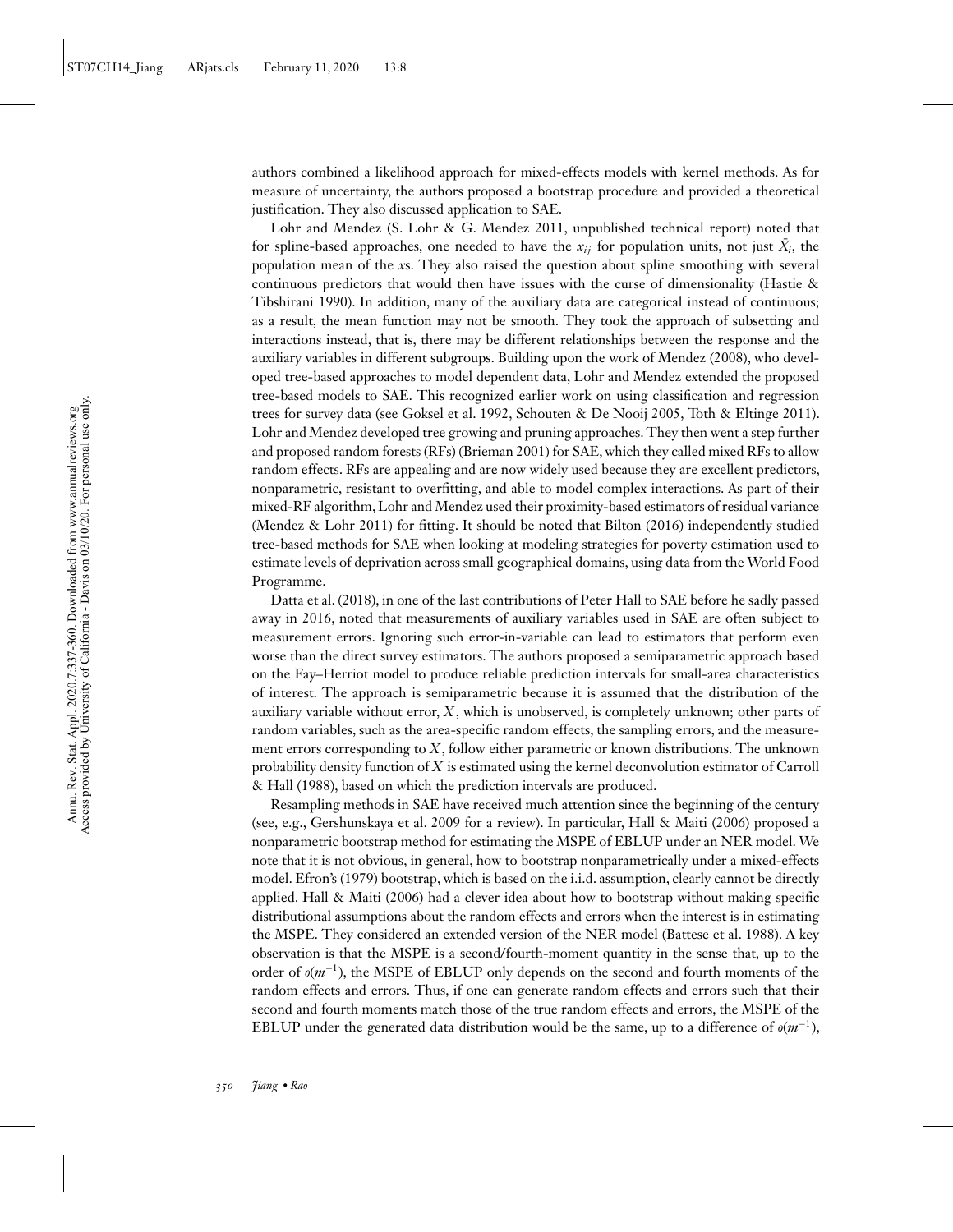as that under the actual data distribution. The second and fourth moments of the random effects and errors are estimated from the data, which the authors called moment matching. It should be noted that this method is designed for the area means. It does not work for complex small area parameters, such as small area proportions under a GLMM (e.g., Jiang 2007). In the latter context, Diallo & Rao (2018) developed a skew-normal distribution approach for estimating complex parameters.

#### **5. OTHER TOPICS**

There are various contributions that are related to robust SAE, in one way or another, but the topics may not belong to one of the earlier sections, or have special features of their own. We review a f[ew such topics in th](#page-20-0)[is section.](#page-22-0)

#### **5.1. Bayesi[an](#page-20-0) [Approaches](#page-20-0)**

There are HB and EB approaches to producing robust estimators using the Dirichlet process prior. The latter is a standard tool in nonparametric or semiparametric Bayesian analysis (see, e.g., Ghosh et al. 1989, Polettini 2017). In the EB case, parameters of the Dirichlet process prior are estimated from the data.

Datta & Lahiri (1995) proposed a robust HB approach for SAE in the presence of covariates and outliers. They suggested a way to achieve robustness to second-level model failure in a multivariate Fay–Herriot model by replacing normality with a scale mixture of normal distributions with unknow[n parameters, which are](#page-20-0) handled through assignment of pri[ors. They derived some](#page-19-0) interesting theoretical properties. For example, it was shown that if the model fails for a given area due t[o an outlier, one still re](#page-22-0)tains the benefit of shrinking for all a[reas except for the outlying](#page-19-0) area, which does not happen if one had the normal prior (in which case the HB estimators for all areas converge to the direct estimators). For [the outlying area, th](#page-19-0)e HB estimator converges to the direct estimator.

Datta & Ghosh (1991) proposed an HB small area predictor. Chakraborty et al. (2018) showed that this method is not robust to outliers in a way similar to EBLUP (see Section 3.1). Following Sinha & Rao's (2009) method of robustifying the EBLUP, Chakraborty et al. (2018) proposed a robust Bayesian method based on a normal mixture distribution. The set-up may be viewed as a Bayesian version of the NER model (Battese et al. 1988; see Section 1.2), the only difference being that the distribution of the unit-level errors is assumed to follow a two-component normal mixture instead of following the normal distrib[ution. Both components ha](#page-19-0)ve zero means, but the variances are different. Here, the larger variance corresponds to source of the outliers. The prior for the parameters is noninformative, but sufficie[nt conditions are give](#page-22-0)n to ensure that the resulting posterior is proper. Furthermore, the prior is [chosen carefully so that](#page-20-0) the conditional distributions [are simple. Note that the cond](#page-19-0)itional distributions are approximated using the Markov Chain Monte-Carlo (MCMC) method; thus, sim[plicity of the conditional](#page-20-0) distributions is important from a co[mputational point of](#page-19-0) view. Chakraborty et al. (2018) carried out an empirical study of the frequentist properties of their proposed Bayesian predictors, and they showed that the latter performed similarly to the robust EBLUP of Sinha & Rao (2009) in the presence of outliers; both methods outperformed the HB method of Datta & Ghosh (1991) and the M-quantile method of Chambers & Tzavidis (2006) (see Section 3.1). In the absence of outliers, the Chakraborty et al. method performed similarly to that of Datta & Ghosh (1991). An application to the Iowa crops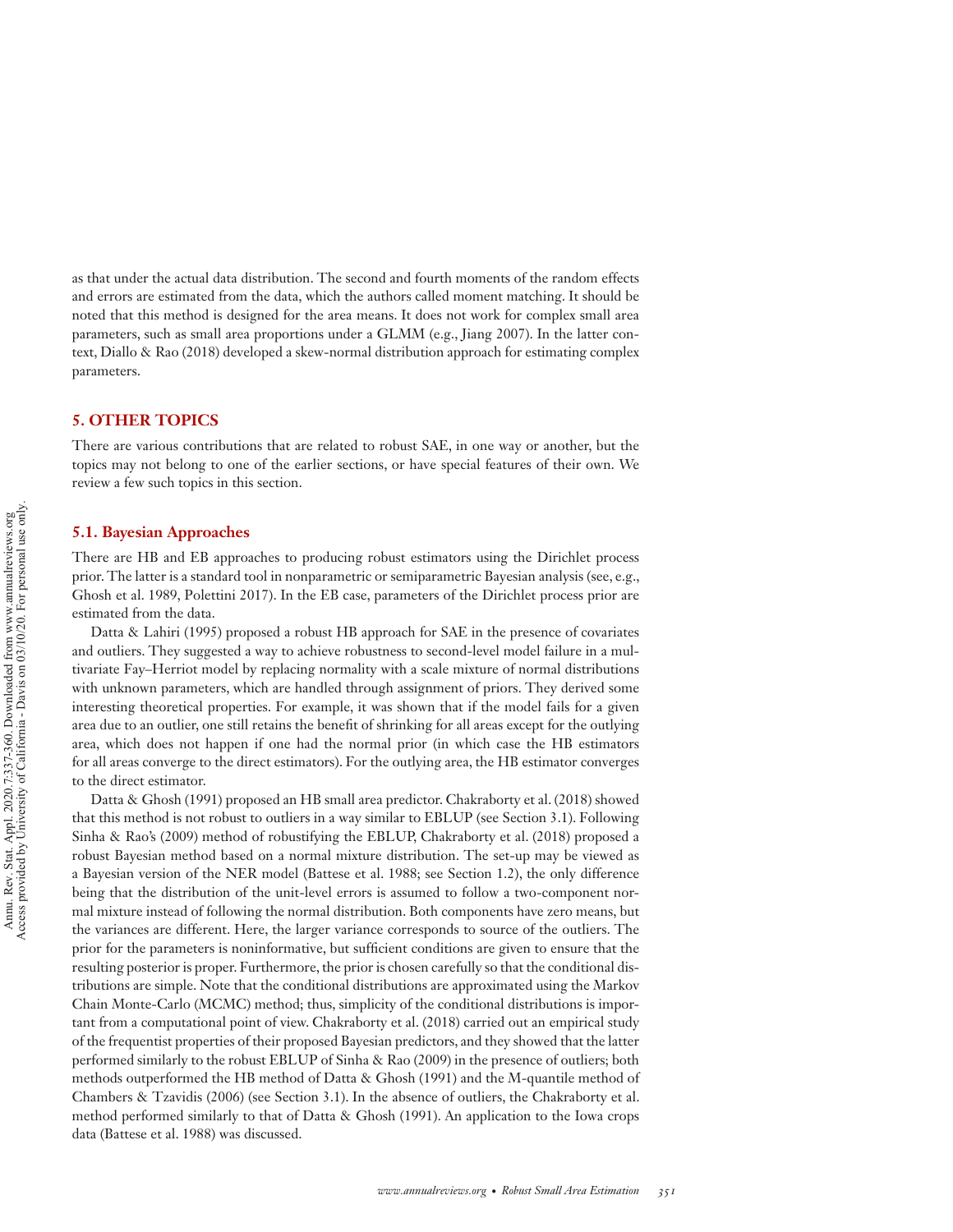#### **5.2. Mo[del Selection and Diagnostics](#page-23-0)**

# **Model** selection:

ps determine the oustness of a del-based method; example, in some es a higher-order del provides a ter fit to the data n a linear one

# **Fence methods:**

nstruct a statistical rier to eliminate orrect models; the timal model is hin the fence and is ected by a criterion t can incorporate ctical interest

The importance of model selection in SAE was noted earlier by Battese [et](#page-21-0) [al.](#page-21-0) [\(1988\)](#page-21-0) [and](#page-21-0) [Gh](#page-21-0)osh & Rao (1994), among others. Datta & Lahiri (2001) discussed the use of the Bayes factor i[n choosing](#page-21-0) between a fixed effects model and a random effects model. Meza & Lahiri (2005) demonstrated limitation of [Mallow's](#page-21-0) *Cp* in selecting the fixed covariates in a NER model. Vaida & Blanchard (2005) proposed a conditional AIC (Akaike informatio[n criterion\) method t](#page-19-0)hat is applicable to selection among NER models. Under a general framework, [Jiang et al. \(2008\)](#page-21-0) proposed a class of strategies for model selection, known as the fence methods, that is especially suitable to nonconventio[nal model selection problems such as mixed model selection](#page-20-0)[\(see](#page-20-0)[Jiang](#page-20-0)[2014](#page-20-0)[for](#page-20-0)[more](#page-20-0) details).

Jiang et al. (2[009\)](#page-20-0) [applied](#page-20-0) [the](#page-20-0) [fenc](#page-20-0)e methods to selection of NER models. They, in particular, applied the method to the Iowa crop data of Battese et al. (1988) and came up with the optimal models of corn for corn, and soybeans for soybeans. Jiang et al. (2010) applied the fence methods to nonparametric model selection using spline approximation (see Section 4), which led to the cubic model me[ntioned above for the special case of hospital data \(Morris & Christiansen 1995, Ganesh](#page-22-0) 2009). Datta et al. (2011) considered model selection for the Fay–Herriot model by testing the presence of the area-specific random effects. This is equivalent to testing  $H_0: A = 0$ , where *A* is the variance [of](#page-3-0) [the](#page-3-0) area-specific random effect. If  $H_0$  is rejected, the EBLUP of the [small](#page-3-0) [area mean](#page-22-0) is used wit[h the correspondin](#page-21-0)g MSPE as measure of uncertainty; if  $H_0$  is accepted, the regression predictor is used with the standard regression variance estimator as measure of uncertainty.Molina et al. (2015) showed that the method of Datta et al. (2011) (hereafter referred to a[s the DHM](#page-21-0) method) can be improved; in particular, EBLUP is retained because it automatically converges to the regression predictor when A is small (see the discussion below Equation 1). Preliminary testing is used to construct the MSPE estimator of EBLUP (see also section 6.4.3 of Rao & Molina 2015). Jiang et al. [\(2018\) noted that th](#page-20-0)e DHM method's measure of uncertainty does not take into account the additional uncertainty in model selection (here via hypothesis testing) and proposed a Monte Carlo jackknife method to assess uncertainty in post-model-selection SAE. Jiang & Torabi (2019) proposed a Sumca [\(which is an abbreviation](#page-20-0) for "simple, unified, [Monte Carlo assist](#page-20-0)ed") method that can also capture the additional uncertainty due to model selection.

Another type of model selection under the Bayesian framework regards the choice of the prior. Datta et al. (2005) suggested choosing a prior such that measures of uncertainty under Bayesian and frequentist f[rameworks appr](#page-20-0)oximately agree with each other. Here the Bayesian measure of uncertainty is the expected posterior variance, while a frequentist measure of uncertainty is the MSPE. Ganesh & Lahiri (2008) extended the work of Datta et al. (2005) to the weighted average of the expected posterior variances and MSPEs over different small areas.

**Example (model selection for the hospital data).** The hospital data were first analyzed by Ganesh (2009) in an SAE context. The author proposed a Fay-Herriot model for the graft failure rates. T[he model is the sa](#page-21-0)me as that described in the second paragraph of Section 1.2 with  $x_i^j \beta = \beta_0 + \beta_1 x_i$ , where  $x_i$  is the severity index, that is, the average fraction of females, blacks, children, and extremely ill kidney recipients at hospital *i*. An inspection of the raw data suggests one potential outlier (at the upper right corner of **Figure 3***b*), which corresponds to hospital #5. Note that the case is outlying when a linear model is fitted; when a more complex model is fitted, it may no longer be outlying.

In fact, Jiang et al. (2010) used the fence method to identify the optimal model for the hospital data. They found that the optimal model is a cubic model, which corresponds to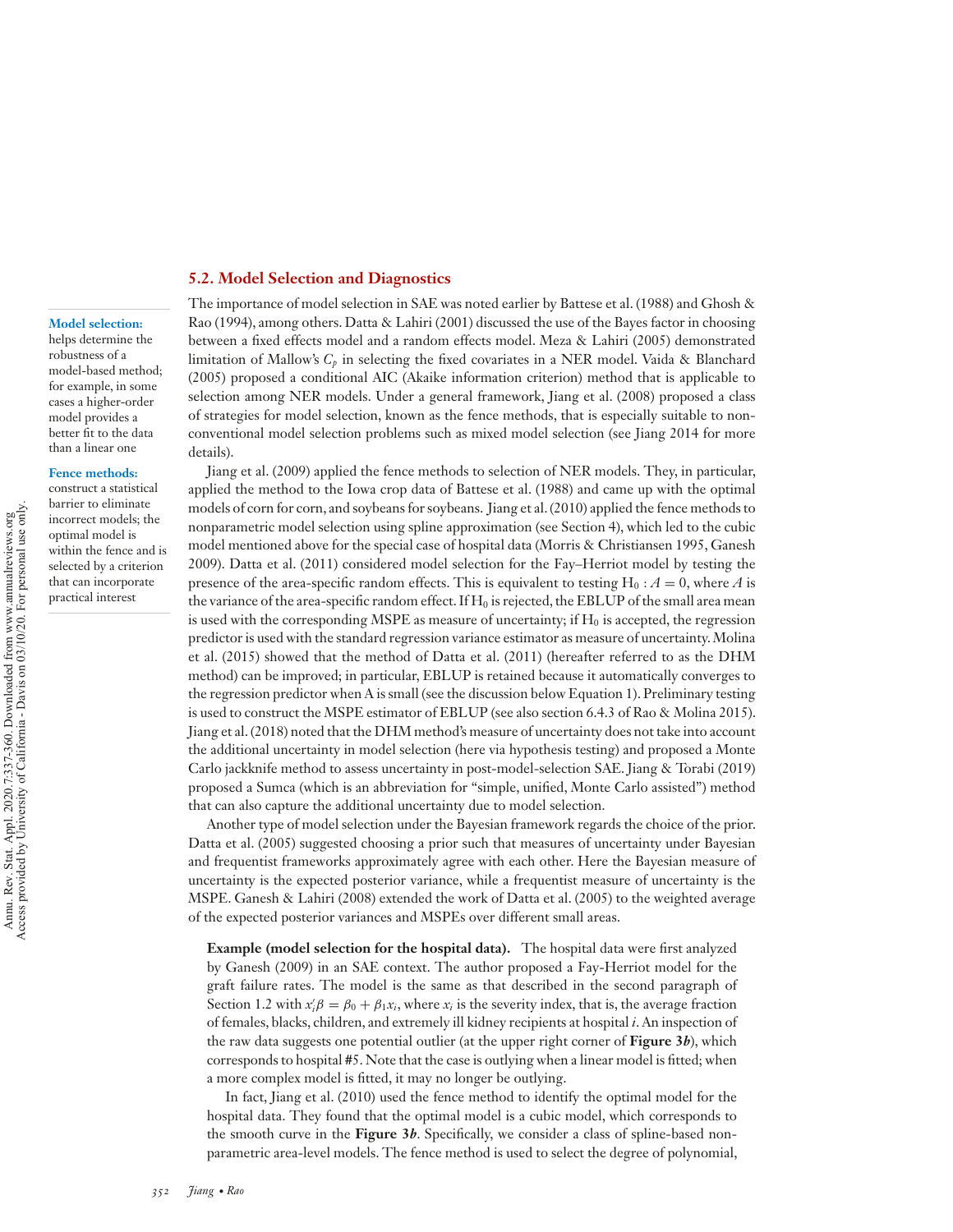

#### **Figure 3**

(*a*) Plot of *p*<sup>∗</sup> against *cn* from the search over the full model space. (*b*) Raw data and the fitted values (*red dots*) and curves—the cubic function resulted from the full model search. Blue squares and lines show the linear spline with four knots from the restricted model search; green crosses and lines show the generalized additive model (GAM) fit.

*p*, and the number of knots, *q*, for the spline. The procedure has selected the model with  $p = 3$  and  $q = 0$ , that is, a cubic function with no knots, as the optimal model. It should be noted that the fence method involved bootstrap evaluation of the empirical selection probability. To take into account of the chance error involved in the bootstrapping, the fence procedure was repeated 100 times, each giving the same optimal model. **Figure 3***a* shows a plot of the empirical selection probability,  $p^*$ [, against](#page-21-0)  $c (= c_n)$ , which is a tuning parameter whose choice is a key of the fence method.

Jiang et al. (2010) compared the fence method to a few other methods. The first comparison is with the fence method restricted to the space of the linear splines (i.e.,  $p = 1$ ). In this case, the fence method selected a linear spline with four knots (i.e.,  $q = 4$ ). The second comparison is with a generalized cross-validation (GCV)–based smoothing method. Here the BRUTO procedure of Hastie & Tibshirani (1990) was used, which augments the class of models to look at a null fit and a linear fit for the spline function. The resulting model selection (i.e., null, linear, or smooth fits) was embedded into a weighted back-fitting algorithm, using GCV for computational efficiency. In this case, the BRUTO finds an overall linear fit for the fixed effects mean function. The models selected by different methods are plotted in **Figure 3***b*.

Closely related to model selection is model checking or diagnostics. Such techniques are often used in conjunction with model selection. For example, [an initial check of the prop](#page-20-0)[osed model may](#page-21-0) suggest th[at the model is a poor fit to](#page-19-0) the data, a model selection procedure is then carried out to choose a s[uitable model,](#page-21-0) model diagnostics are then applied again to make sure that the ne[w model](#page-22-0) is appropriate, and so on. Broadly speaking, many diagnostic problems in SAE have to do with mixed model diagnostics, a topic that has been discussed in the literature, though not extensively. Several authors have used EBLUP or EB estimators for diagnostic plots, especially regarding the random effects. Examples include articles by Dempster & Ryan (1985), Lange & Ryan (1989), and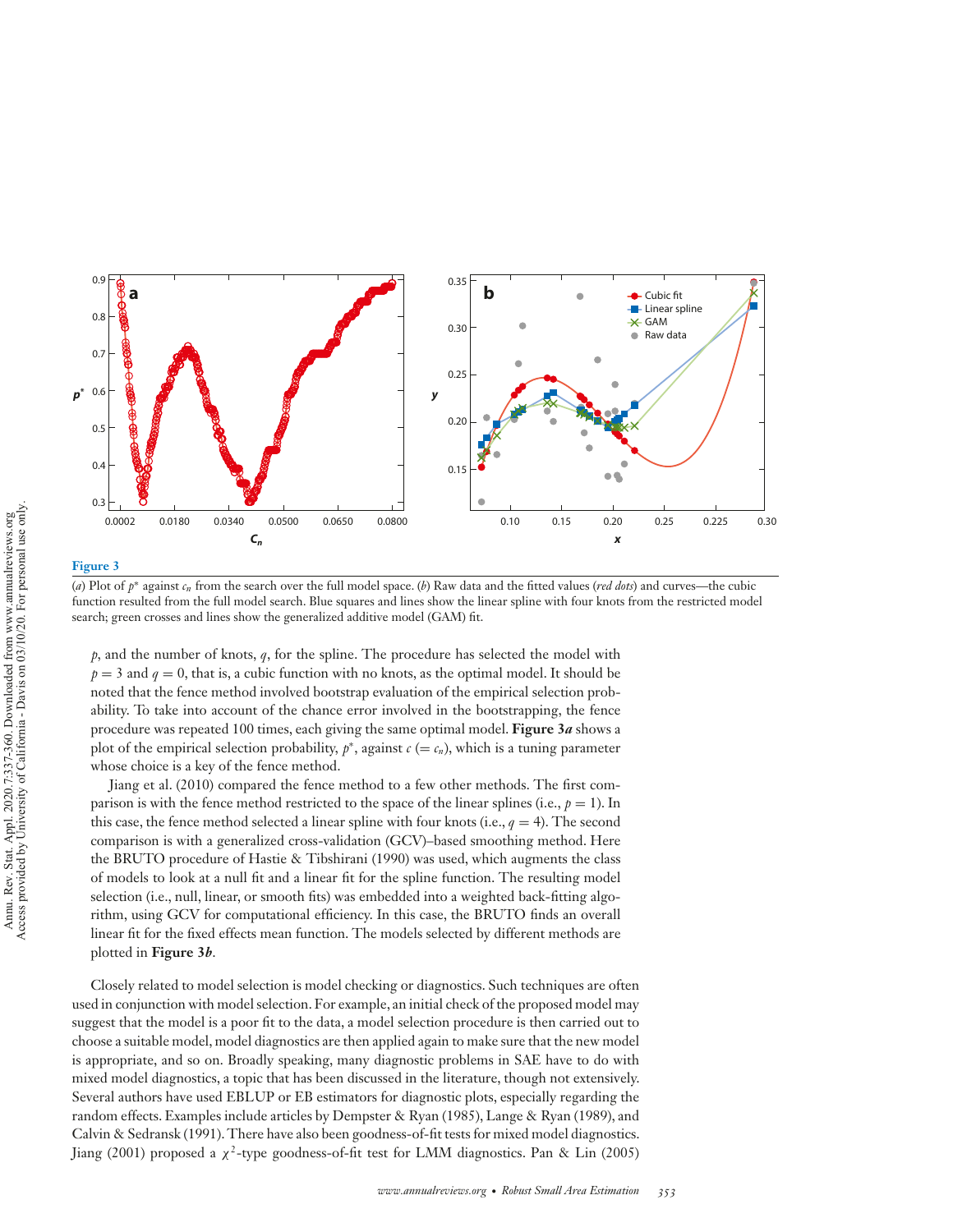proposed [a goodness-](#page-21-0)of-[fit](#page-21-0) [test](#page-21-0) [fo](#page-21-0)[r GLMM ba](#page-22-0)sed on cumulative sums of residuals. Claeskens & Hart (2009) prop[osed an altern](#page-21-0)ative approach to that of Jiang (2001) for chec[king the normality](#page-20-0) assumption in LMM. It is a likelihood-ratio test that compares the estimated distribution with the null distribution (i.e., normal); model selection vi[a the informa](#page-21-0)[tion criteria](#page-20-0) is u[sed to determ](#page-22-0)ine the larger class of distributions, to which the normal distribution is embedded. Gu (2008) extended the metho[d of Jiang \(2001\) to mixe](#page-20-0)d logistic models, which are a special case of GLMM (e.g., Jiang 2007, chapter 3). Tang (2010) proposed a different  $\chi^2$ -type goodness-of-fit test that, unlike that of Jiang (2001), is not based on cell frequencies. More recently, Dao & Jiang (2016) proposed a modified Pearson's  $\chi^2$ -test for GLMM diagnostics that is guaranteed to have a  $\chi^2$  asymptotic null distribution. The  $\chi^2$ -type tests of Jiang (2001), Gu (2008), and Tang (2010) have weighted  $\chi^2$ asymptotic null distributions, whose evaluation requires Monte-Carlo simulatio[ns, similar to the](#page-19-0) Claeskens [& Hart \(2009\) test.](#page-22-0)

In terms of diagnostics for Bayesian models, Yan & Sedransk (2007, 2010) proposed three methods for checking a missing hierarchical structure in a Bayesian model. The first two methods use *p*-values defined in different ways; one is posterior predictive *p*-value derived from the predictive posterior distribution, and the other is associated with a diagnostic statistic. The third method uses Q-Q plots of the predictive standardized residuals in a way similar to Calvin & Sedransk (1991). Rao & Molina (2015, p. 344) discussed some limitation of the posterior predictive values due to double use of the same data[.](#page-19-0)

#### **5.3. Missin[g](#page-22-0) [Data](#page-22-0)**

Survey data are often incomplete in the sense that some of the responses, or covariates, are missing. The standard approaches to handling missing data are based on the E-M algorithm and multiple imputation (e.g., Carpenter & Kenward 2013). However, such procedures often require strong, untestable assumptions.

Plass et al. (2017) adapted a cautious likelihood approach (CLA) (see al[so Plass et al. 2015\)](#page-21-0) to nonresponses in SAE problems. They considered the case of binary responses, of which some are missing. As an example, the authors discussed a study on the area-specific ratio of people at risk of poverty based on data from the German General Social Survey. Here the binary response corresponds to the status of "poor" or "rich" according to a certain definition. Out of a total of 3,466 intended responses, 454 were missing. Instead of assuming the standard missing at random (or not missing at random) missing-data mechanism (MDM) (e.g., Lit[tle & Rubin 2014\), the CLA](#page-21-0) makes either no assumption or weak assumptions regarding the MDM.<sup>1</sup> In the case of binary responses with no MDM assumption, the responses are assumed to be either 0, or 1, or "NA" (no answer), henc[e in three categories](#page-21-0). A categorical (multinomial) likelihood approach is then used for inference. In the case of weak MDM assumption, the weak assumption is in terms of setting up constraints on the categorical likelihood. The CLA is, for the most part, applied to the designbased logistic generalized regression[–synthetic estimator \(L](#page-20-0)ehtonen & Veijanen 1998). Application to model-based methods is limited, according to Plass et al. (2017), due to some technical and computational difficulties.

Jiang e[t al. \(2015b\) developed the expectation-model selection \(E-MS\) algorithm for model](#page-22-0) selection in the presence of incomplete data. The basic idea is to extend the concept of "parameter" to the model plus the parameters under the model. This way, the idea of the expectationmaximization algorithm (Dempster et al. 1977) is extended to model selection problems. As

<sup>&</sup>lt;sup>1</sup>Sensitivity analysis is a subject area that has been developed to address robustness of the results of statistical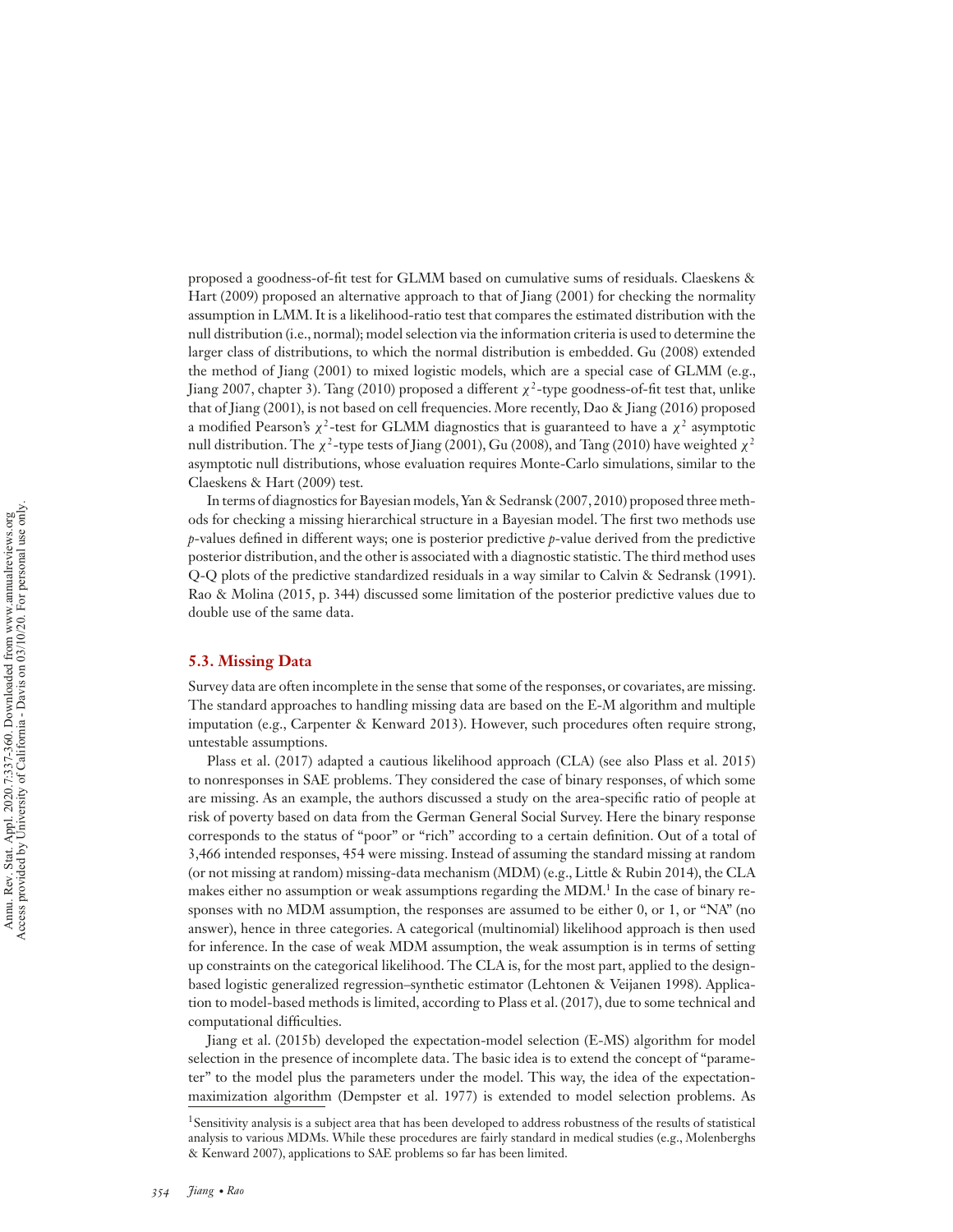missing or incomplete data are often encountered in surveys, and in view of the importance of model selection in SAE (see Section 5.2), the E-MS algorithm is expected to become a useful tool in SAE.

# **6. SOFTWARE FOR IMPLE[MENTING ROBUST S](#page-22-0)MALL AR[EA](#page-22-0) ESTIMATION METHODS**

It is informative to know what software is currently in the public domain for fitting some of the methods we have described.While this information is certainly going to change over time, to date, this is what is currently available in R:

- 1. The sae [package \(Molina & Marh](#page-19-0)uenda 2018) produces the Prasad & Rao (1990) MSPE estimator for the Fay–Herriot model. The package will also return resampling-based (parametric and nonparametric bootstrap) MSPE estimates for various forms of the Fay–Herriot model as well as unit-level models.
- 2. The robustsae package (Ghosh et al. 2016) does fully nonsubjective Bayesian analysis for general area-level models.
- 3. Bandyopadhyay (2017) developed an R package, OBPSAE, which returns OBPs for both the area-level [and unit-level models. Also implemented in the package is the benchmarked OBP](#page-22-0) method (see Section 3.3), which the author developed.
- 4. The BIAS project provides an R package called ecoreg along with WinBUGS resources for fitting a varie[ty of area-level and unit-level mo](#page-20-0)dels.
- 5. The emdi R package (Kreutzmann et al. 2018) estimates and maps regional disaggregated indicators. It employs either direct estimation or the EBP approach proposed by Molina & Rao (2010), who developed the approach for estimating nonlinear small area population parameters (but the approach is applicable to general nonlinear parameters). Estimates of the MSPE for the EBLUPs are done using the parametric bootstrap technique developed by González-Manteiga et al. (2008).

### **7. CONCLUDING REMARKS**

One issue related to robustness of SAE methods has to do with measurement errors. In fact, outliers in the data are often due to measurement or recording errors. Most of the existing literature on measurement errors is not very useful from a practical standpoint. This is because most, if not all, of the papers deal with random measurement error models rather than systematic measurement error models, which are the most challenging case. Even for a random measurement error model, it seems that the only case where something may be implemented is when it arises from sampling consideration (e.g., covariate subject to measurement errors). In order to estimate the sampling variances, one would need a large sample, but then t[he result would likely](#page-21-0) be almost the same i[f one simply i](#page-21-0)gnores the measurement errors. In fact, if the measurement error is not due to sampling, it is not even clear how to define an uncertainty due to measurement error (some coverage of this topic is provided by A.L. Erciulescu, C. Franco, and P. Lahiri in their 2018 unpublished book chapter on use of administrative records in small area estimation).

There have been notable trends in the current development of SAE, including both research and applications. These include SAE with big data (e.g., Marchetti et al. 2015) and linked data (e.g., Lahiri 2017; Y. Han & P. Lahiri, unpublished manuscript), as well as interaction of SAE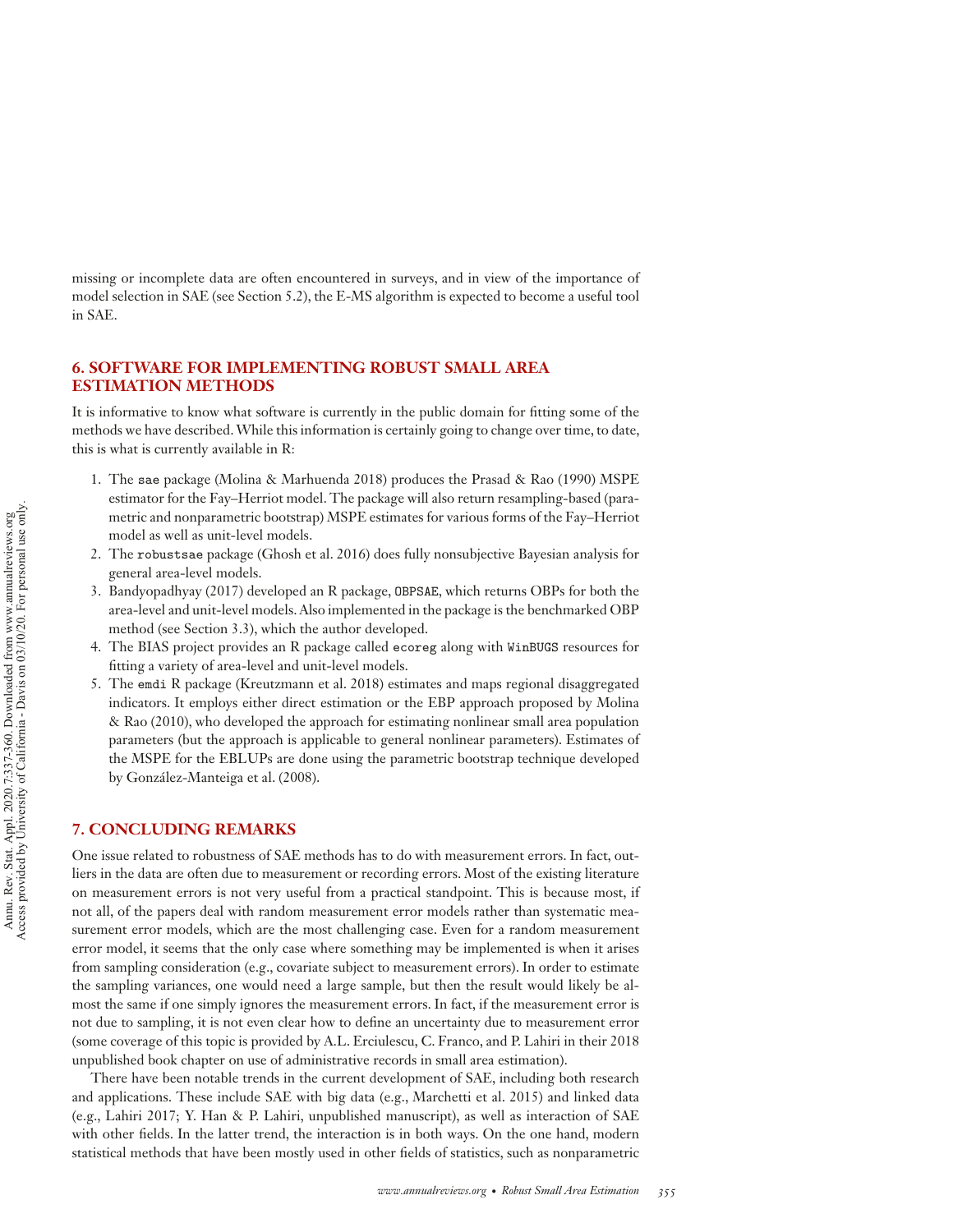<span id="page-19-0"></span>methods (see Section 4), are increasingly being used in SAE. On the other hand, SAE methods have received increasing attention in other fields of statistics, such as health science statistics (e.g., Sun et al. 2018). There is also growing interest in exploring more complex data structure, such as spatial correlation (e.g., J. Jiang & M. Torabi, unpublished manuscript).

Historically, it did not take long for modern technologies from other fields of statistics to make their ways to SAE, but doing so must incorporate the special and practical needs of the latter. For example, one reason that robustness to model misspecification is important is because SAE methods are often used by practitioners who are not technically prepared to enjoy using sophisticated models. In fact, this is why linear models are popular among SAE practitioners. Clearly, a simpler model, such as a linear model, is more likely to be misspecified than a complex one, such as a nonparametric model. This was illustrated in our example in Section 5.2. However, a simple model is easier to understand and interpret. For example, an EBLUP is, perhaps, much easier to explain to a government official than something fitted via a machine learning method in spite of the fact that the latter may provide a better fit. This is a reality that one must face in practical SAE.

As is seen throughout the review, robust methods often have an advantage in dealing with complex data structure, working under complex models, and potentially in working with big data. One reason is that robust methods tend to be simpler than methods that rely on strong assumptions. For example, MoM type methods (e.g., Section 2.2) tend to be simpler than likelihood-based methods. Such simplicity often leads to computational advantage, which is important in the case of big data or complex models.

#### **DISCLOSURE STATEMENT**

The authors are not aware of any affiliations, memberships, funding, or financial holdings that might be perceived as affecting the objectivity of this review.

#### **ACKNOWLEDGMENTS**

The authors are grateful to Editorial Committee, Professor Thomas Louis, and Professors P. Lahiri and J.N.K. Rao for their comments and discussions that have helped greatly in improving the manuscript.

#### **LITERATURE CITED**

Bandyopadhyay R. 2017. *Benchmarking the observed best predictor*. PhD Diss., Univ. Calif., Davis

- Battese GE, Harter RM, Fuller WA. 1988. An error-components model for prediction of county crop areas using survey and satellite data. *J. Am. Stat. Assoc.* 80:28–36
- Bell WR, Huang ET. 2006. Using the *t*-distribution to deal with outliers in small area estimation. In *Proceedings of Statistics Canada Symposium on Methodological Issues in Measuring Population Health*. Ottawa: Stat. Can.

Bilton PA. 2016. *Tree-based models for poverty estimation*. PhD Thesis, Massey Univ., Palmerston North, N.Z. Brieman L. 2001. Random forests. *Mach. Learn.* 45:5–32

Calvin JA, Sedransk J. 1991. Bayesian and frequentist predictive inference for the patterns of care studies. *J. Am. Stat. Assoc.* 86:36–48

Carpenter JR, Kenward MG. 2013. *Multiple Imputation and Its Application*. New York: Wiley

- Carroll RJ, Hall P. 1988. Optimal rates of convergence for deconvolving a density. *J. Am. Stat. Assoc.* 83:1184– 86
- Chakraborty A, Datta GK, Mandal A. 2018. Robust hierarchical Bayes small area estimation for nested error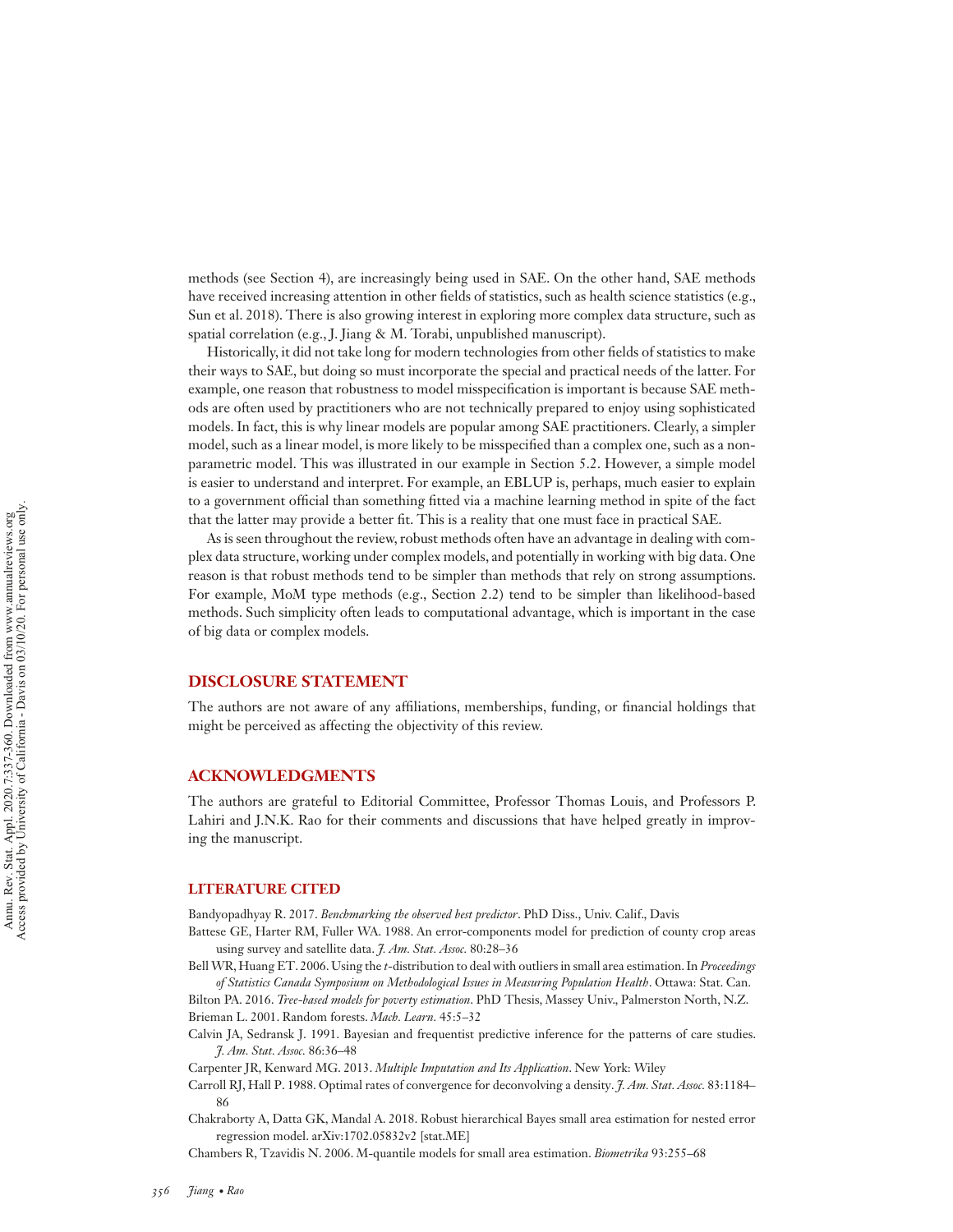- Chen S, Jiang J, Nguyen T. 2015. Observed best prediction for small area counts. *J. Surv. Stat. Methodol.* 3:136–61
- Claeskens G, Hart JD. 2009. Goodness-of-fit tests in mixed models (with discussion). *TEST* 18:213–39
- Dao C, Jiang J. 2016. A modified Pearson's  $\chi^2$  test with application to generalized linear mixed model diagnostics. *Ann. Math. Sci. Appl.* 1:195–215
- Datta GS. 2009. Model-based approach to small area estimation. In *Handbook of Statistics*, Vol. 29B, *Sample Surveys: Inference and Analysis*, ed. D Pfeffermann, CR Rao, pp. 251–88. Amsterdam: North-Holland
- Datta GS, Delaigle A, Hall P, Wang Li. 2018. Semi-parametric prediction intervals in small areas when auxiliary data are measured with error. *Stat. Sin.* 28:2309–36
- Datta GS, Ghosh M. 1991. Bayesian prediction in linear models: applications to small area estimation. *Ann. Stat.* 19:1748–70
- Datta GS, Hall P, Mandal A. 2011. Model selection by testing for the presence of small-area effects, and applications to area-level data. *J. Am. Stat. Assoc.* 106:361–74
- Datta GS, Lahiri P. 1995. Robust hierarchical Bayes estimation of small area characteristics in the presence of covariates. *J. Multivar. Anal.* 54:310–28
- Datta GS, Lahiri P. 2001. Discussions on a paper by Efron & Gous. In *Model Selection*, ed. P Lahiri, pp. 249–54. Beachwood, OH: Inst. Math. Stat.
- Datta GS, Rao JNK, Smith DD. 2005. On measuring the variability of small area estimators under a basic area level model. *Biometrika* 92:183–96
- Dempster AP, Laird NM, Rubin DB. 1977. Maximum likelihood from incomplete data via the EM algorithm. *J. R. Stat. Soc. B* 39:1–38
- Dempster AP, Ryan LM. 1985. Weighted normal plots. *J. Am. Stat. Assoc.* 80:845–50
- Diallo MS, Rao JNK. 2018. Small area estimation for complex parameters under unit-level model with skewnormal error. *Scand. J. Stat.* 45:1092–1116
- Efron B. 1979. Bootstrap method: another look at the jackknife. *Ann. Stat.* 7:1–26
- Fay RE, Herriot RA. 1979. Estimates of income for small places: an application of James-Stein procedures to census data. *J. Am. Stat. Assoc.* 74:269–77
- Fisher RA. 1922. On the interpretation of chi-square from contingency tables, and the calculation of P. *J. R. Stat. Soc.* 85:87–94
- Ganesh N. 2009. Simultaneous credible intervals for small area estimation problems. *J. Multivar. Anal.* 100:1610–21
- Ganesh N, Lahiri P. 2008. A new class of average moment matching priors. *Biometrika* 95:514–20
- Gershunskaya J, Jiang J, Lahiri P. 2009. Resampling methods in surveys. In *Sample Surveys: Theory, Methods and Inference*, ed. D Pfeffermann, CR Rao, pp. 121–51. Amsterdam: Elsevier
- Gershunskaya J, Lahiri P. 2018. Robust empirical best small area finite population mean estimation using a mixture model. *Calcutta Stat. Assoc. Bull.* 69:183–204
- Ghosh M, Lahiri P. 1987. Robust empirical Bayes estimation of means from stratified samples. *J. Am. Stat. Assoc.* 82:1153–62
- Ghosh M, Lahiri P, Tiwari RC. 1989. Nonparametric empirical Bayes estimation of the distribution and the mean. *Comm. Stat. Theory Methods* 18:121–46
- Ghosh M, Myung J, Moura F. 2016. robustsae: robust Bayesian small area estimation. *R package*. **https:// [cran.r-project.org/web/packages/robustsae/index.html](https://cran.r-project.org/web/packages/robustsae/index.html)**
- Ghosh M, Natarajan K, Stroud TWF, Carlin BP. 1998. Generalized linear models for small-area estimation. *J. Am. Stat. Assoc.* 93:273–82
- Ghosh M, Rao JNK. 1994. Small area estimation: an appraisal (with discussion). *Stat. Sci.* 9:55–93
- Goksel H, Judkins DR, Mosher WD. 1992. Nonresponse adjustments for a telephone follow-up to a national in-person survey. *J. Off. Stat.* 8:417–31
- González-Manteiga W, Lombardía MJ, Molina I, Morales D, Santamaría L. 2008. Bootstrap mean squared error of a small-area EBLUP. *J. Stat. Comput. Simul.* 8:443–62
- Gu Z. 2008. *Model diagnostics for generalized linear mixed models*. PhD Diss., Univ. Calif., Davis

<span id="page-20-0"></span>Chambers RL. 1986. Outlier robust finite population estimation. *J. Am. Stat. Assoc.* 81:1063–69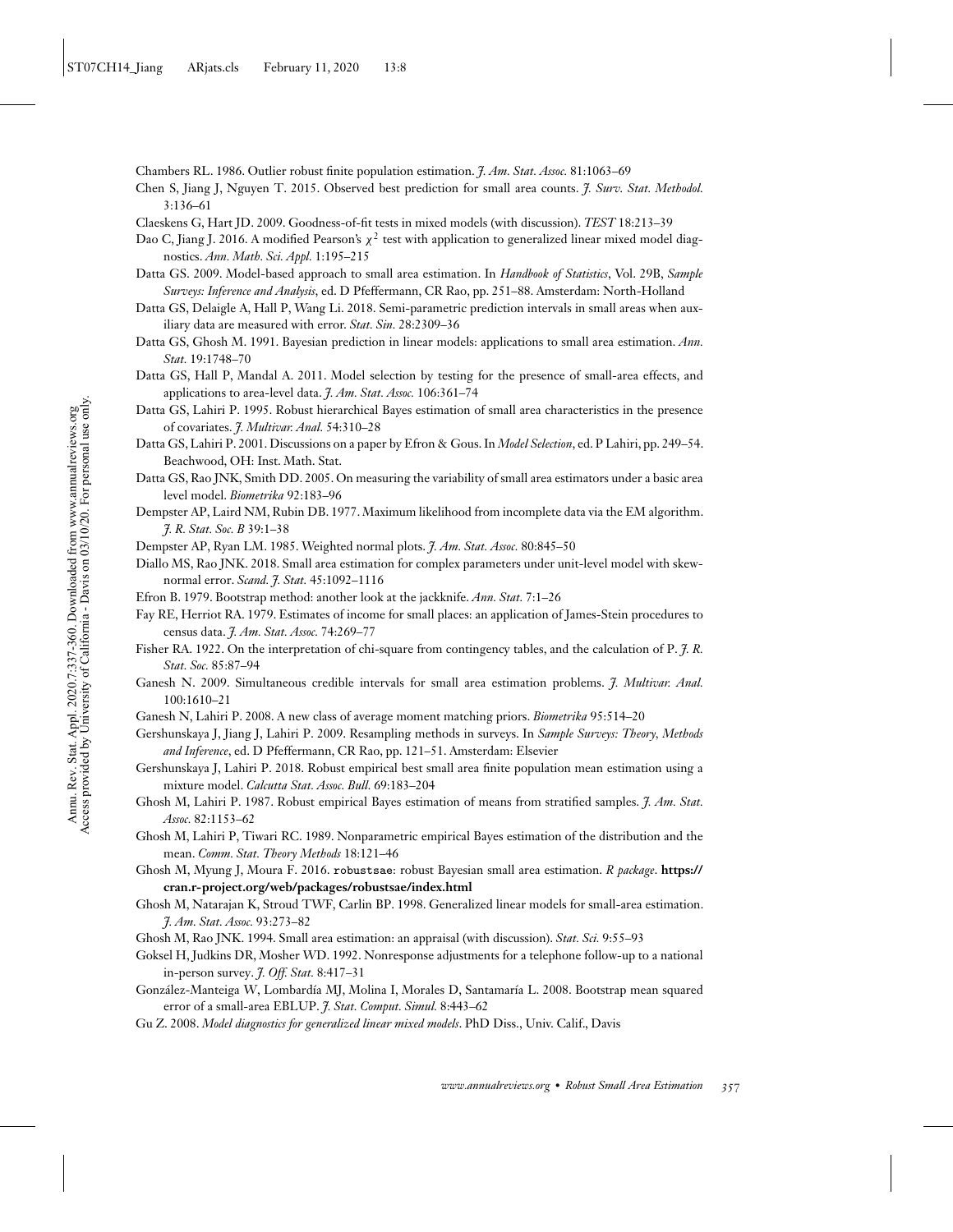- <span id="page-21-0"></span>Hall P, Maiti T. 2006. Nonparametric estimation of mean-squared prediction error in nested-error regression models. *Ann. Stat.* 34:1733–50
- Hastie TJ, Tibshirani RJ. 1990. *Generalized Additive Models*. Boca Raton, FL: Chapman & Hall/CRC
- Huber PJ, Ronchetti EM. 2009. *Robust Statistics*. Hoboken, NJ: Wiley. 2nd ed.
- Jiang J. 2001. Goodness-of-fit tests for mixed model diagnostics. *Ann. Stat.* 29:1137–64
- Jiang J. 2003. Empirical best prediction for small area inference based on generalized linear mixed models. *J. Stat. Plann. Inference* 111:117–27
- Jiang J. 2007. *Linear and Generalized Linear Mixed Models and Their Applications*. New York: Springer
- Jiang J. 2010. *Large Sample Techniques for Statistics*. New York: Springer
- Jiang J. 2014. The fence methods. *Adv. Stat.* 2014:830821
- Jiang J. 2017. *Asymptotic Analysis of Mixed Effects Models: Theory, Applications, and Open Problems*. Boca Raton, FL: Chapman & Hall/CRC
- Jiang J, Lahiri P. 2001. Empirical best prediction for small area inference with binary data. *Ann. Inst. Stat. Math.* 53:217–43
- Jiang J, Lahiri P. 2006. Mixed model prediction and small area estimation (with discussion). *TEST* 15:1–96
- Jiang J, Lahiri P, Nguyen T. 2018. A unified Monte-Carlo jackknife for small area estimation after model selection. *Ann. Math. Sci. Appl.* 3:405–38
- Jiang J, Lahiri P, Wan SM. 2002. A unified jackknife theory for empirical best prediction with M-estimation. *Ann. Stat.* 30:1782–810
- Jiang J, Nguyen T. 2009. Comments on: Goodness-of-fit tests in mixed models by G. Claeskens and J.D. Hart. *TEST* 18:248–55
- Jiang J, Nguyen T. 2012. Small area estimation via heteroscedastic nested-error regression. *Can. J. Stat.* 40:588–603
- Jiang J, Nguyen T, Rao JS. 2009. A simplified adaptive fence procedure. *Stat. Probab. Lett.* 79:625–29
- Jiang J, Nguyen T, Rao JS. 2010. Fence method for nonparametric small area estimation. *Surv. Methodol.* 36:3–11
- Jiang J, Nguyen T, Rao JS. 2011. Best predictive small area estimation. *J. Am. Stat. Assoc.* 106:732–45
- Jiang J, Nguyen T, Rao JS. 2015a. Observed best prediction via nested-error regression with potentially misspecified mean and variance. *Survey Methodol.* 41:37–55
- Jiang J, Nguyen T, Rao JS. 2015b. The E-MS algorithm: model selection with incomplete data. *J. Am. Stat. Assoc.* 110:1136–47
- Jiang J, Rao JS, Gu Z, Nguyen T. 2008. Fence methods for mixed model selection. *Ann. Stat.* 36:1669–92
- Jiang J, Torabi M. 2019. Sumca: simple, unified, Monte-Carlo assisted approach to second-order unbiased MSPE estimation. *J. R. Stat. Soc. B*. In press
- Jiang J, Zhang W. 2001. Robust estimation in generalized linear mixed models. *Biometrika* 88:753–765
- Koenker P, Bassett G. 1978. Regression quantiles. *Econometrica* 46:33–50
- Kott P. 1989. Robust small domain estimation using random effects modelling. *Survey Methodol.* 15:3–12

Kreutzmann AK, Pannier S, Rojas-Perilla N, Schmid T, Templ M, Tzavidis N. 2018. emdi: estimat[ing and mapping disaggregated indicators.](https://cran.r-project.org/web/packages/emdi/emdi.pdf) *R package*. **https://cran.r-project.org/web/packages/ emdi/emdi.pdf**

- Lahiri P. 2017. *Small area estimation with linked data*. Keynote address, 2017 ISI Satellite Meeting on Small Area Estimation, Paris, France, July 10–12
- Lahiri P, Rao JNK. 1995. Robust estimation of mean squared error of small area estimators. *J. Am. Stat. Assoc.* 90:758–66

Lange N, Ryan L. 1989. Assessing normality in random effects models. *Ann. Stat.* 17:624–42

Lehtonen R, Veijanen A. 1998. Logistic generalised regression estimators. *Surv. Methodol.* 24:51–56

- Little R, Rubin D. 2014. *Statistical Analysis with Missing Data*. New York: Wiley. 2nd ed.
- Lohr SL. 2010. *Sampling: Design and Analysis*. Boston: Brooks/Cole
- Lombardía MJ, Sperlich S. 2008. Semiparametric inference in generalized mixed effects models. *J. R. Stat. Soc. B* 70:913–30
- Marchetti S, Giusti C, Pratesi M, Salvati N, Giannotti F, et al. 2015. Small area model-based estimators using big data sources. *J. Off. Stat.* 31:263–81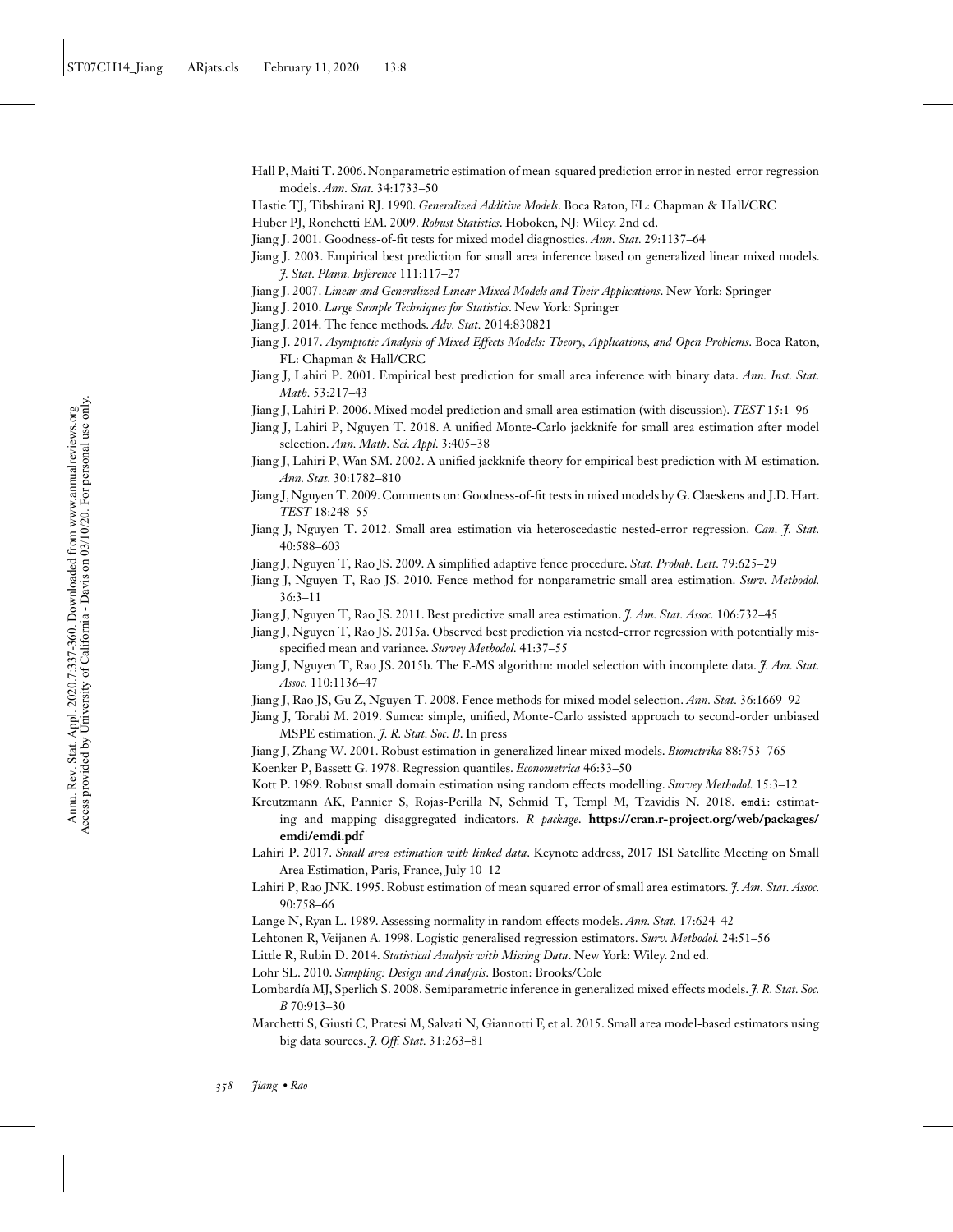- <span id="page-22-0"></span>Matloff NS. 1981. Use of regression functions for improved estimation of means. *Biometrika* 68:685–89
- Mendez G. 2008. *Tree-based methods to model dependent data*. PhD Thesis, Ariz. State Univ.
- Mendez G, Lohr S. 2011. Estimating residual variance in random forest regression. *Comput. Stat. Data Anal.* 55:2937–50
- Meza J, Lahiri P. 2005. A note on the  $C_p$  statistic under the nested error regression model. *Surv. Methodol.* 31:105–9
- Molenberghs G, Kenward MG. 2007. *Missing Data in Clinical Studies*. New York: Wiley
- Molina I, Marhuenda Y. 2018. sae: small area estimation. *R package*. **[https://cran.r-project.org/web/](https://cran.r-project.org/web/packages/sae/sae.pdf) packages/sae/sae.pdf**
- Molina I, Rao JNK. 2010. Small area estimation of poverty indicators. *Can. J. Stat.* 38:369–85
- Molina I, Rao JNK, Datta GS. 2015. Small area estimation under a Fay–Herriot model with preliminary testing for the presence of area random effects. *Survey Methodol.* 41:1–19
- Morris CN, Christiansen CL. 1995. Hierarchical models for ranking and for identifying extremes with applications. In *Bayesian Statistics*, Vol. 5, ed. JO Bernando, JO Berger, AP Dawid, AFM Smith, pp. 278–95. Oxford, UK: Oxford Univ. Press
- Newey WK. 1985. Generalized method of moments specification testing. *J. Econom.* 29:229–56
- Opsomer JD, Breidt FJ, Claeskens G, Kauermann G, Ranalli MG. 2008. Nonparametric small area estimation using penalized spline regression. *J. R. Stat. Soc. B* 70:265–86
- Pan Z, Lin DY. 2005. Goodness-of-fit methods for generalized linear mixed models. *Biometrics* 61:1000–9
- Pfeffermann D. 2013. New important developments in small area estimation. *Stat. Sci.* 28:40–68
- Pfeffermann D, Barnard CH. 1991. Some new estimators for small-area means with application to the assessment of farmland values. *J. Bus. Econ. Stat.* 9:73–84
- Plass J, Augustin T, Cattaneo M, Schollmeyer G. 2015. Statistical modelling under epistemic data imprecision: some results on estimating multinomial distributions and logistic regression for coarse categorical data. In *Proceedings of the 9th International Symposium on Imprecise Probability: Theories and Applications*, ed. T Augustin, S Doria, E Miranda, E Quaeghebeur, pp. 247–56. **https://pdfs. [semanticscholar.org/64d7/a6c79502a898ec370774792500c83779139d.pdf](https://pdfs.semanticscholar.org/64d7/a6c79502a898ec370774792500c83779139d.pdf)**
- Plass J, Omar A, Augustin T. 2017. Towards a cautious modelling of missing data in small area estimation. *Proc. Mach. Learn. Res.* 62:253–64
- Polettini S. 2017. A generalised semiparametric Bayesian Fay–Herriot model for small area estimation shrinking both means and variances. *Bayesian Anal.* 12:729–52
- Prasad NGN, Rao JNK. 1990. The estimation of mean squared errors of small area estimators. *J. Am. Stat. Assoc.* 85:163–71
- Prasad NGN, Rao JNK. 1999. On robust small area estimation using a simple random effects model. *Surv. Methodol.* 25:67–72
- Quenouille M. 1949. Approximation tests of correlation in time series. *J. R. Stat. Soc. B* 11:18–84
- Rao JNK, Molina I. 2015. *Small Area Estimation*. New York: Wiley. 2nd ed.
- Rao JNK, Sinha SK, Dumitrescu L. 2014. Robust small area estimation under semi-parametric mixed models. *Can. J. Stat.* 42:126–41
- Särndal CE. 1984. Design-consistent versus model-dependent estimation for small domains. *J. Am. Stat. Assoc.* 79:624–31
- Schouten B, de Nooij G. 2005. *Nonresponse adjustment using classification trees*. Disc. Pap. 05001, Stat. Neth., Voorburg/Heerlen
- Sinha SK, Rao JNK. 2009. Robust small area estimation. *Can. J. Stat.* 37:381–99
- Sugasawa S, Kubokawa T. 2017. Heteroscedastic nested error regression models with variance functions. *Stat. Sin.* 27:1101–23
- Sun H, Nguyen T, Luan Y, Jiang J. 2018. Classified mixed logistic model prediction. *J. Multivar. Anal.* 168:63– 74
- Tang M. 2010. *Goodness-of-fit tests for generalized linear mixed models*. PhD Diss., Univ. Md., Coll. Park
- Torabi M. 2012. Likelihood inference in generalized linear mixed models with two components of dispersion using data cloning. *Comput. Stat. Data Anal.* 56:4259–65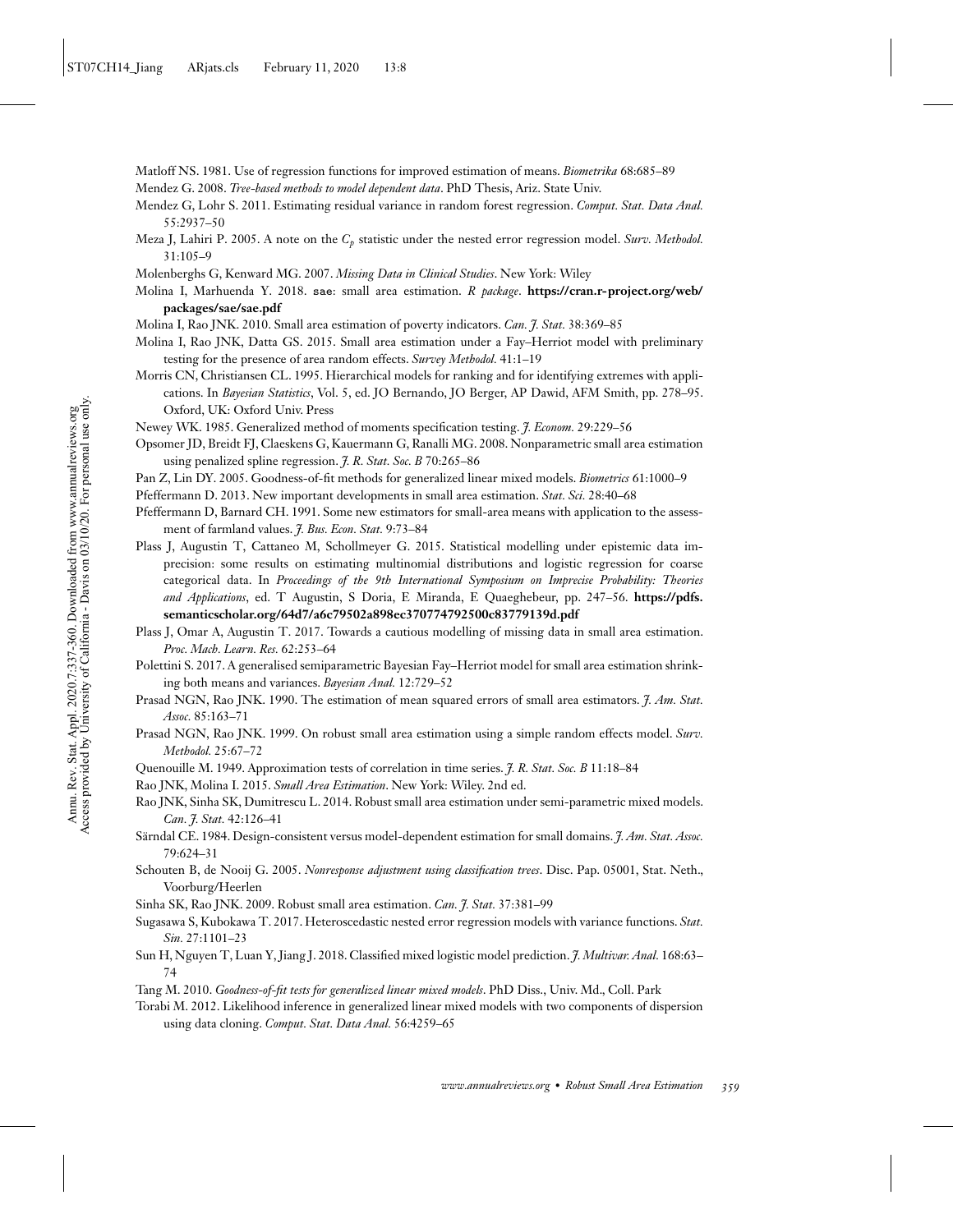<span id="page-23-0"></span>Toth D, Eltinge J. 2011. Building consistent regression trees from complex sample data. *J. Am. Stat. Assoc.* 106:1626–36

Vaida F, Blanchard S. 2005. Conditional Akaike information for mixed-effects models. *Biometrika* 92:351–70 Wand M. 2003. Smoothing and mixed models. *Comput. Stat.* 18:223–49

- Wang J, Fuller WA, Qu Y. 2008. Small area estimation under restriction. *Surv. Methodol.* 34:29–36
- Yan G, Sedransk J. 2007. Bayesian diagnostic techniques for detecting hierarchical structure. *Bayesian Anal.* 2:735–60
- Yan G, Sedransk J. 2010. A note on Bayesian residuals as a hierarchical model diagnostic technique. *Stat. Pap.* 51:1
- You Y, Rao JNK. 2002. A pseudo-empirical best linear unbiased prediction approach to small area estimation using survey weights. *Can. J. Stat.* 30:431–39
- You Y, Rao JNK. 2003. Pseudo-hierarchical Bayes small area estimation combining unit-level models and survey weights. *J. Stat. Plann. Inference* 111:197–208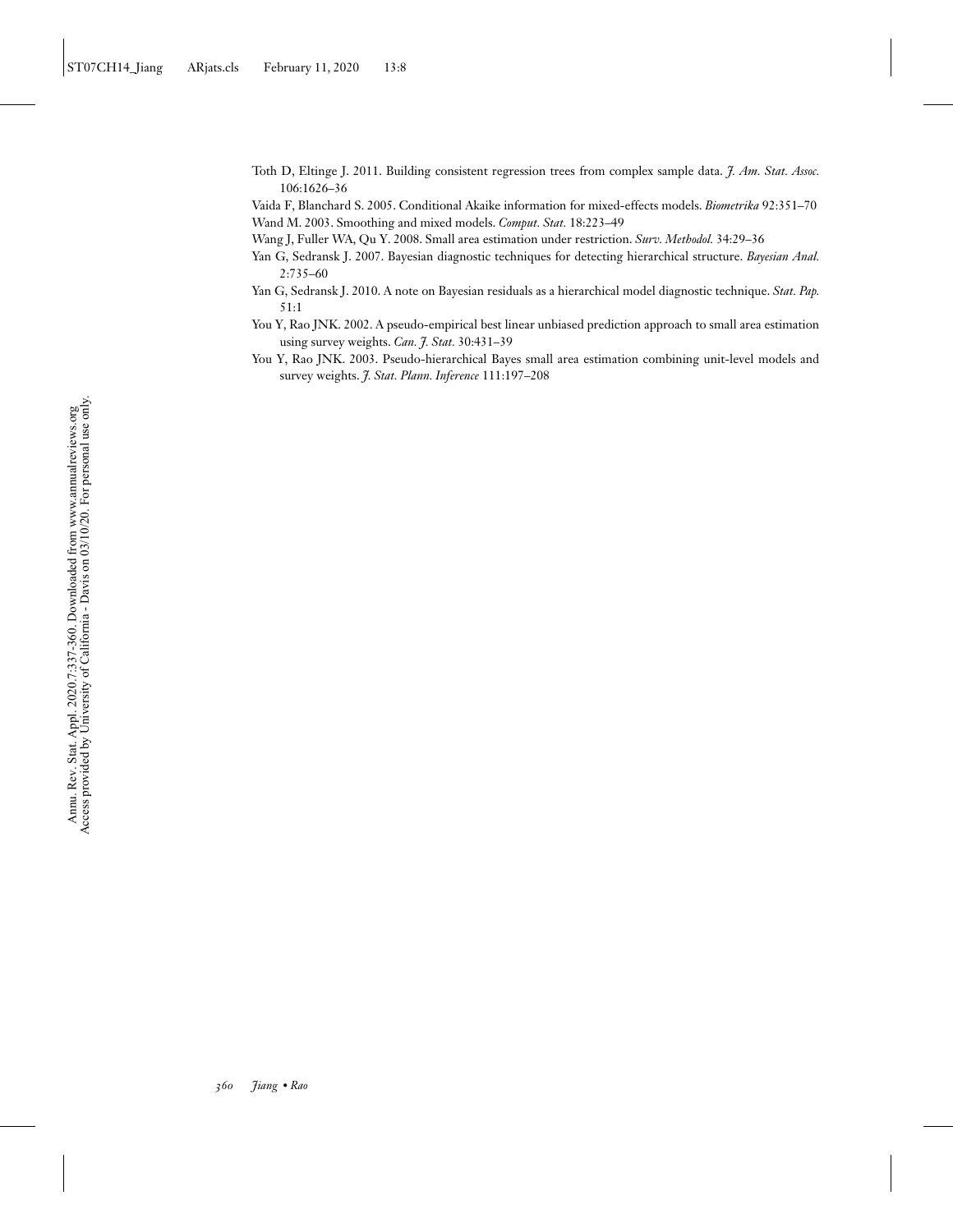

**Annual Review of Statistics and Its Application**

# Contents Volume 7, 2020

| <b>Statistical Significance</b>                                                                                                                                              |
|------------------------------------------------------------------------------------------------------------------------------------------------------------------------------|
| Calibrating the Scientific Ecosystem Through Meta-Research<br>Tom E. Hardwicke, Stylianos Serghiou, Perrine Janiaud,<br>Valentin Danchev, Sophia Crüwell, Steven N. Goodman, |
| The Role of Statistical Evidence in Civil Cases                                                                                                                              |
| Testing Statistical Charts: What Makes a Good Graph?                                                                                                                         |
| Statistical Methods for Extreme Event Attribution in Climate Science                                                                                                         |
| DNA Mixtures in Forensic Investigations: The Statistical State<br>of the Art                                                                                                 |
| Modern Algorithms for Matching in Observational Studies                                                                                                                      |
| Randomized Experiments in Education, with Implications<br>for Multilevel Causal Inference                                                                                    |
| A Survey of Tuning Parameter Selection for High-Dimensional<br>Regression                                                                                                    |
| Algebraic Statistics in Practice: Applications to Networks                                                                                                                   |
|                                                                                                                                                                              |

Q-Learning: Theory and Applications